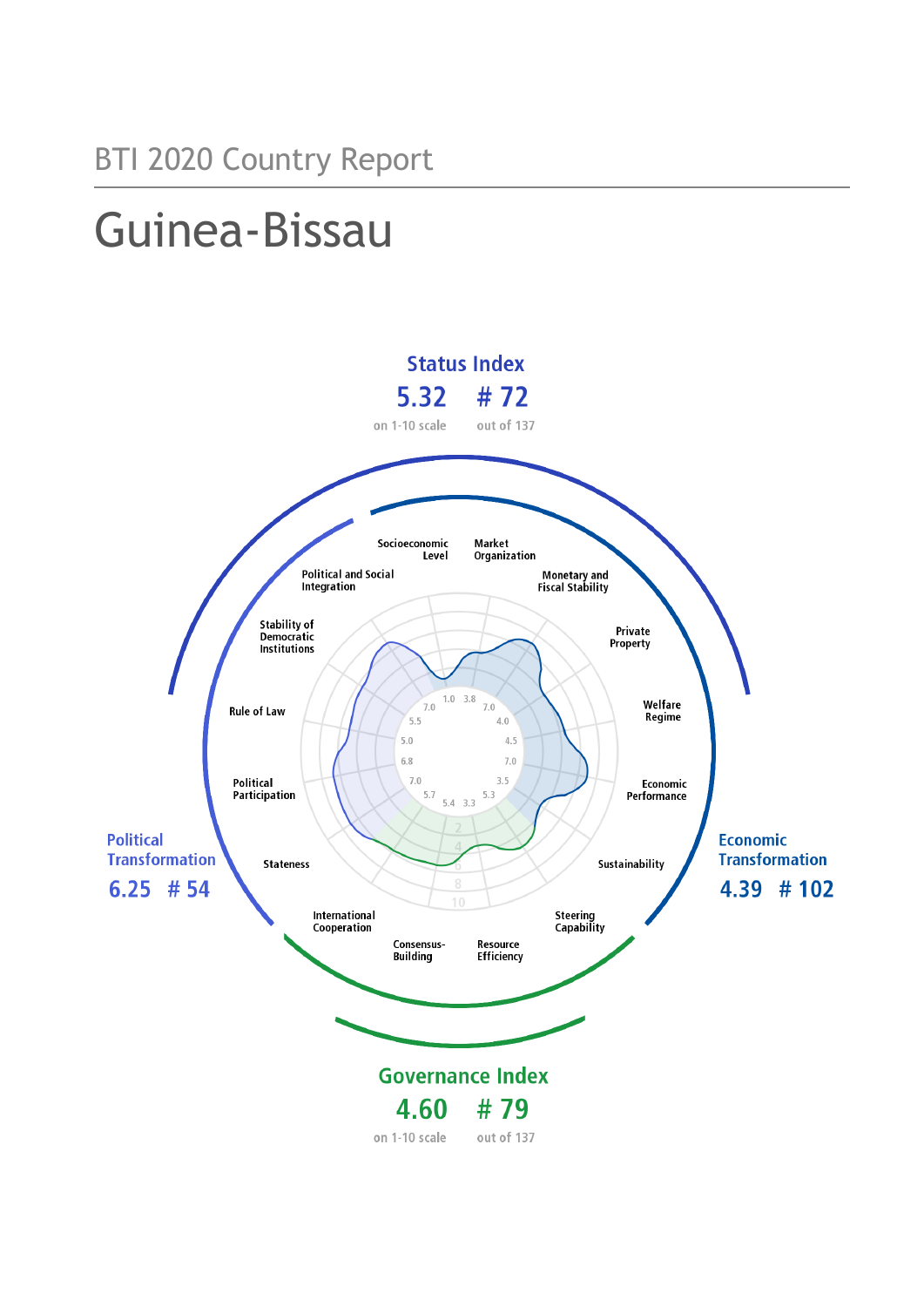This report is part of the **Bertelsmann Stiftung's Transformation Index (BTI) 2020**. It covers the period from February 1, 2017 to January 31, 2019. The BTI assesses the transformation toward democracy and a market economy as well as the quality of governance in 137 countries. More on the BTI at [https://www.bti-project.org.](https://www.bti-project.org/)

Please cite as follows: Bertelsmann Stiftung, BTI 2020 Country Report — Guinea-Bissau. Gütersloh: Bertelsmann Stiftung, 2020.

This work is licensed under a **Creative Commons Attribution 4.0 International License**.

#### **Contact**

Bertelsmann Stiftung Carl-Bertelsmann-Strasse 256 33111 Gütersloh Germany

**Sabine Donner** Phone +49 5241 81 81501 sabine.donner@bertelsmann-stiftung.de

**Hauke Hartmann** Phone +49 5241 81 81389 hauke.hartmann@bertelsmann-stiftung.de

**Robert Schwarz** Phone +49 5241 81 81402 robert.schwarz@bertelsmann-stiftung.de

**Sabine Steinkamp** Phone +49 5241 81 81507 sabine.steinkamp@bertelsmann-stiftung.de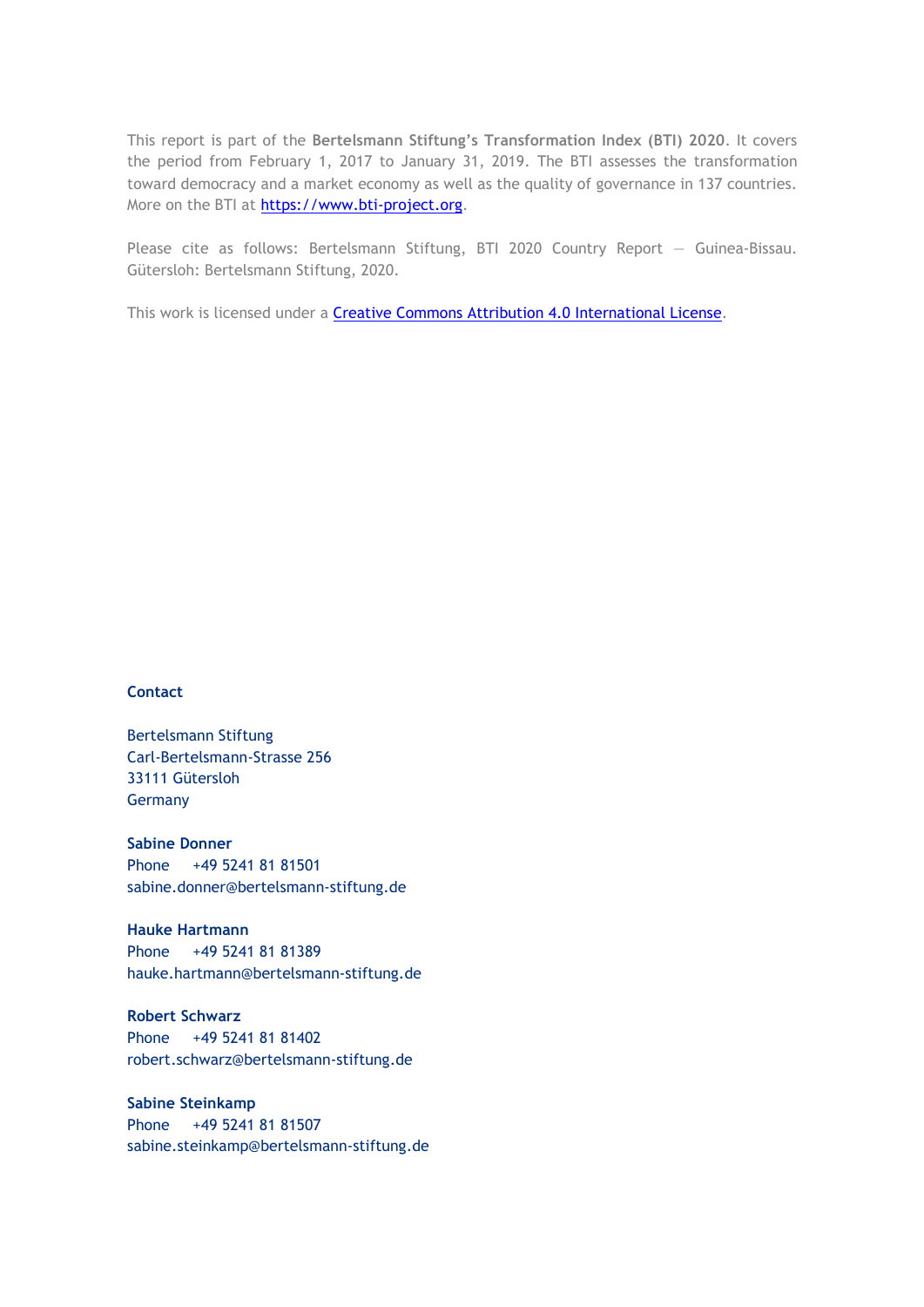#### **Key Indicators**

| Population               | M      | 1.9  | HDI                            | 0.461 | GDP p.c., PPP $\Diamond$ | 1796         |
|--------------------------|--------|------|--------------------------------|-------|--------------------------|--------------|
| Pop. growth <sup>1</sup> | % p.a. | 2.5  | HDI rank of 189                | 178   | Gini Index               | 50.7         |
| Life expectancy          | vears  | 57.7 | UN Education Index             | 0.402 | Poverty <sup>3</sup>     | $\%$<br>84.5 |
| Urban population %       |        | 43.4 | Gender inequality <sup>2</sup> | -     | Aid per capita           | 62.0         |
|                          |        |      |                                |       |                          |              |

Sources (as of December 2019): The World Bank, World Development Indicators 2019 | UNDP, Human Development Report 2019. Footnotes: (1) Average annual growth rate. (2) Gender Inequality Index (GII). (3) Percentage of population living on less than \$3.20 a day at 2011 international prices.

# Executive Summary

Throughout the period under review, developments in Guinea-Bissau were shaped by the ongoing domestic political crisis between President José Mário Vaz and the African Party for the Independence of Guinea and Cape Verde (PAIGC). In early 2016, the political crisis quickly transformed into a constitutional crisis over the legitimacy of the expulsion of the 15 dissenting PAIGC members of parliament as well as Vaz's insistence on unilaterally appointing prime ministers without the consent of the ruling party, PAIGC. As a consequence, the parliament remained paralyzed and inoperative for two years until early 2018. As PAIGC renegades, the prime ministers, Baciro Djá (August-September 2015 and May-November 2016), Úmaro Sissoco Embaló (November 2016-January 2018), and Artur Silva (January-April 2018) nominated by Vaz, did not enjoy the PAIGC's and thus the parliament's backing. International negotiations were difficult, due to Vaz's growing authoritarian attitude and Janus-faced play for time. Human rights suffered because the justice sector was politicized by Vaz, who used it against the PAIGC-led opposition. The Conakry Agreement brokered by the Economic Community of West African States (ECOWAS) in October 2016 that provided for the consensual appointment of a new prime minister was ignored by Vaz. Only after sanctions had been imposed in February 2018 against Vaz and his supporters, the appointment of a consensual prime minister, Aristides Gomes (PAIGC), in April 2018 was made possible and parliament resumed work. However, due to insufficient organization and a lack of financial means, parliamentary elections scheduled to take place on November 20, 2018 had to be postponed. Vaz, the PRS and several parties without representation in parliament questioned the entire voter registration process, seconded by the attorney general, a Vaz adherent. Only following international pressure, Vaz set March 10, 2019 as the new date for the elections – presidential elections were due to occur in mid-2019.

Meanwhile, Guinea-Bissau remained one of the least developed countries in the world with a very low Human Development Index, ranked at 177 out of 189 countries. Although debts have been reduced and economic development has been very positive in recent years, low incomes and the low quality of government services – particularly education, health, and security – have contributed to this outcome. The economy remains poorly diversified and marked by multilevel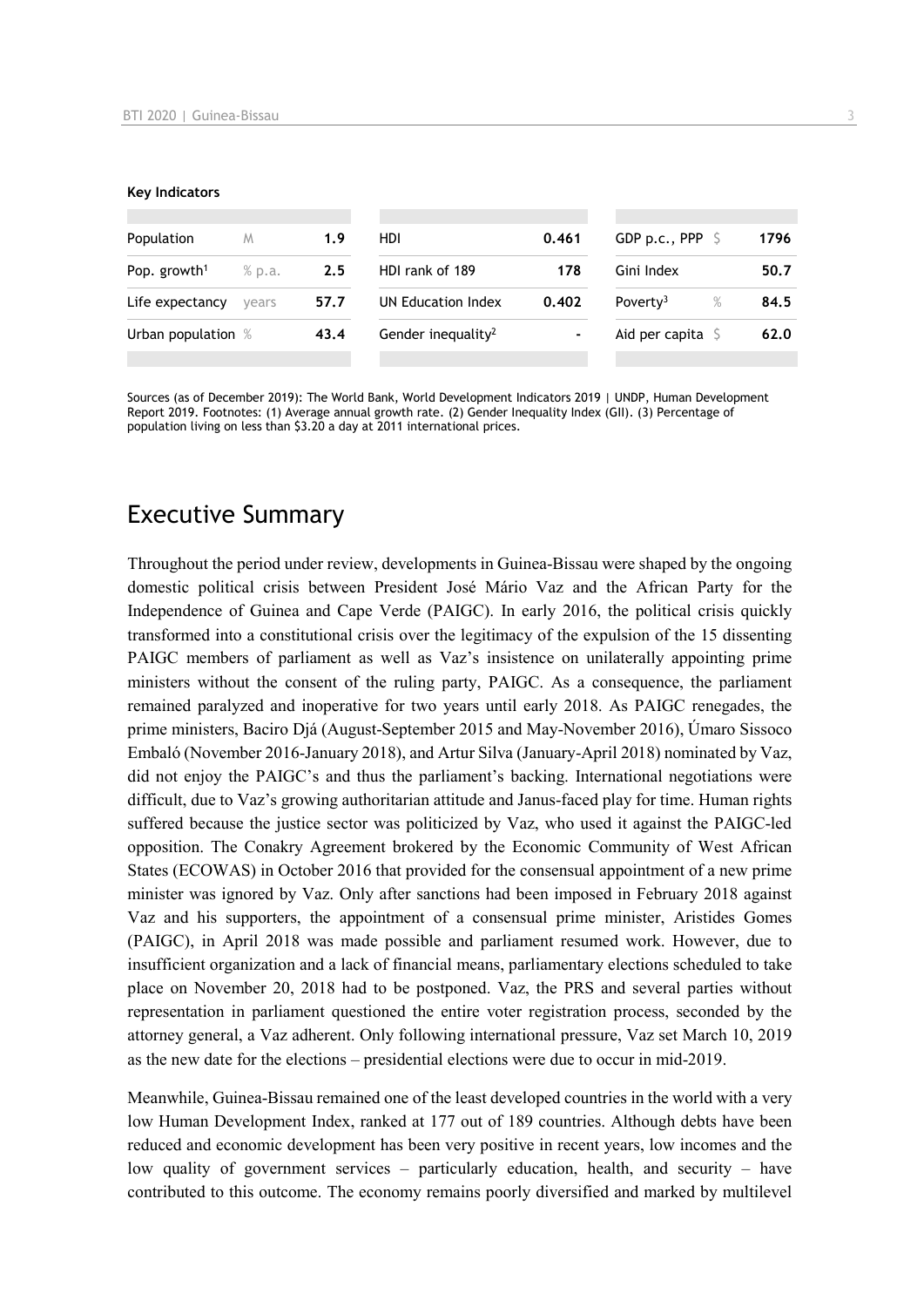corruption. Human rights violations committed by security forces continued and political pressure was exerted on the media and international organizations (EU, ECOWAS), contributing to Guinea-Bissau's qualification as a defective democracy. Political instability, due to the long political stalemate, was a major factor that prevented necessary reforms. Over the past two decades, Guinea-Bissau has attracted a lot of migrants from the region, especially from Guinea, Senegal, the Gambia, and Mauritania, many of them working in the commercial sector. Simultaneously, Guinea-Bissau has become a transit and country of origin of migrants on their way north.

# History and Characteristics of Transformation

The territory of present-day Guinea-Bissau was settled between 900 to 1,300 A.D. by migrants from West and/or Central Africa. Some communities were ruled by village headmen or by elders. Other groups integrated into larger, more centralized structures, such as the Mandingos' Kaabu Empire that emerged in the thirteenth century. This empire lasted until the mid-nineteenth century when it was defeated by Fula warriors, resulting in Islamization and decades of warfare. Beginning in the mid-fifteenth century, Portuguese navigators entered the riverine lowlands where they established small commercial settlements. Due to intermarriages, creole communities emerged. For centuries, the coastal territories were administered from Cape Verde and were part of a transatlantic trading network. As such, the territory became a major hub for trading slaves. Until the late nineteenth century, the colonial presence was very weak and limited to the coastlands.

Since the 1880s, Portugal's colonial penetration of the hinterland was prioritized, resulting in the violent conquest of most of the territory, although effective control remained weak and continuously contested. Authoritarian Portuguese colonial exploitation contributed little to socioeconomic and infrastructural development, as it was mostly focused on extracting agricultural surpluses. The colony's population was excluded from political participation. The vast majority of the population remained illiterate and without formal education.

The liberation movement, PAIGC, was founded in 1956 and soon gained dominance over rival groups. In 1963, the PAIGC launched a successful but bloody independence war, after Portugal had not shown any willingness to compromise. Independence was declared in September 1973, recognized by Portugal only after the Carnation Revolution in September 1974. Following independence, a left-wing autocratic, centralized political system emerged that gained support not only from the Eastern Bloc, but also from non-aligned countries. The state ideology – shaped by the charismatic founding father of the PAIGC, Amílcar Cabral – was based on a strong appeal to national unity. Growing authoritarianism, severe economic problems, and a projected intensification of cooperation with Cape Verde led to a successful coup in November 1980. This putsch marked the beginning of political instability in Guinea-Bissau, bringing to power former independence fighter, João Bernardo "Nino" Vieira. Vieira managed to play off rivals against each other, thus surviving both actual and alleged coup attempts. Since the mid-1980s, economic structural adjustment led to economic liberalization, followed by political liberalization that resulted in the first multiparty elections in 1994, turning Vieira into a democratically elected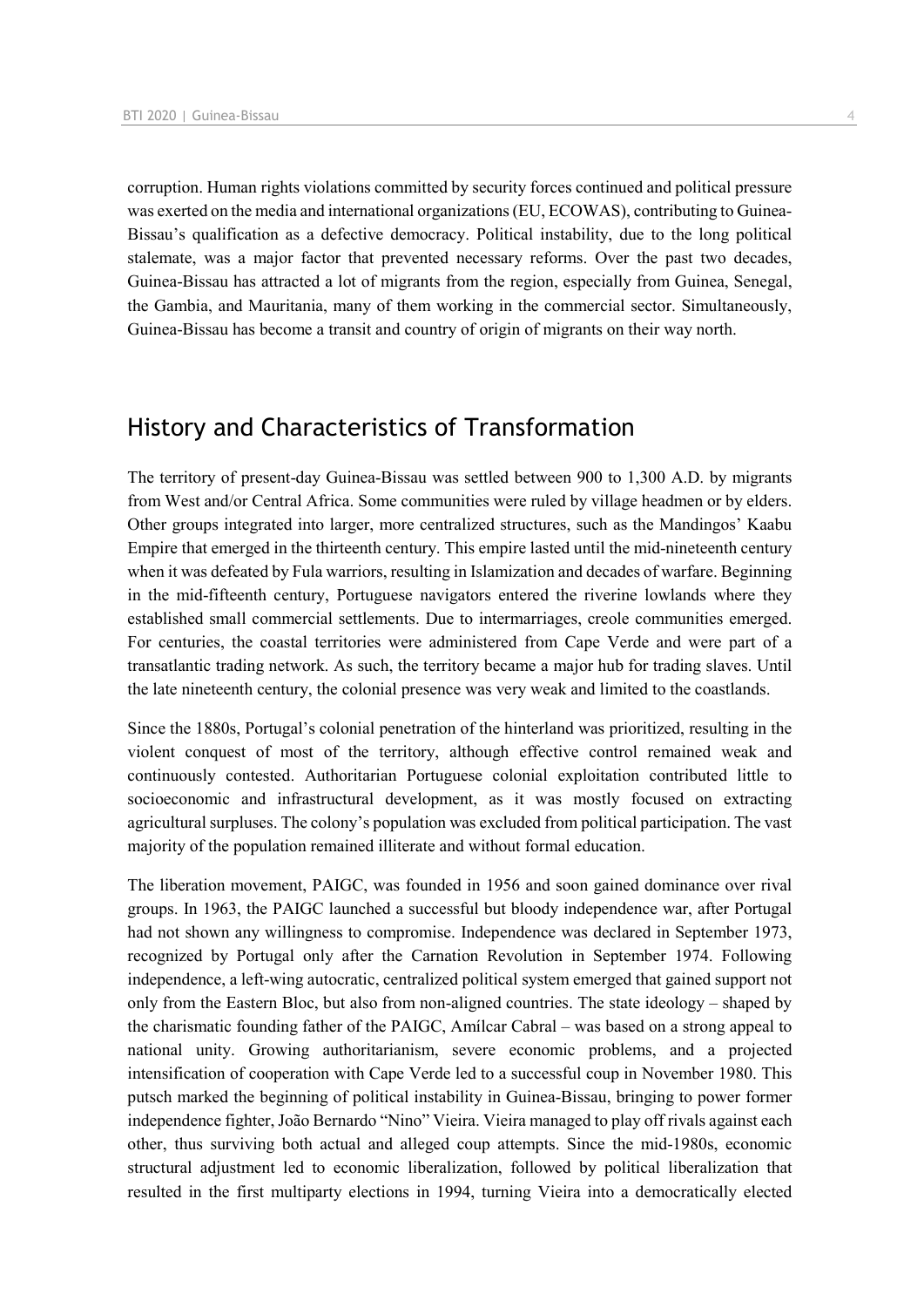president. Yet, despite these reforms, Guinea-Bissau remained one of the least developed countries in the world with increasingly disintegrating, underfunded state structures and underpaid officials, as well as high degrees of corruption. In 1998, a conflict between President Vieira and dismissed General Chief of Staff Ansumané Mané resulted in 11 months of a severe, Bissau-centered military conflict. Since the end of the war, the United Nations Integrated Peacebuilding Office in Guinea-Bissau (UNIOGBIS) has been present in the country.

Free and fair democratic elections in 2000 brought to power the oppositional Party for Social Renewal (PRS); its leader Kumba Yalá was elected president. However, Yalá's erratic and increasingly autocratic governance led to a coup in September 2003. A transitional government prepared for new elections, which were held in 2005, and again saw Vieira return from his exile become president. However, political instability continued, culminating in the assassination of President Vieira and General Chief of Staff Batista Tagme Na Waie in March 2009. This fragility was further compounded by drugs (in particular, cocaine) being trafficked through Guinea-Bissau, apparently coming from Latin America. Despite formally democratic elections in 2009, won by Malam Bacai Sanhá, political tensions continued. In April 2012 conflicts over a security sector reform led to another military intervention. A transitional government brokered the replacement of the Angolan military training mission (MISSANG) by a contingent of the ECOWAS Standby Force (ECOMIB), deployed to date.

After two years of unpopular transitional government rule, free and fair elections were realized in mid-2014. They signaled a promising new beginning for most Bissau-Guineans after years of stagnation, increasing corruption, economic challenges, and pressures on the media and the opposition. The elections brought to power the PAIGC with an absolute majority. To underline the "new spirit," PAIGC leader Domingos Simões Pereira formed a government, made up of all parties represented in parliament. PAIGC candidate José Mário Vaz won the presidential elections. Indeed, subsequent developments were very positive: governance was enhanced, political tensions decreased considerably, and "strong man" General Chief of Staff António Indjai (a key figure influencing politics behind the scenes since the coup in 2009) was dismissed, due to pressure by the international community. The economy grew and structural investments could be made, given to the substantial resume of international cooperation that had been largely suspended. With donors, the Terra Ranka development strategy was successfully adopted in March 2015. This resulted in growing popular confidence.

However, crisis was back on the agenda in mid-2015 after deep political divisions between President Vaz, on the one side, and Prime Minister Pereira and the majority of the PAIGC, on the other, emerged. In August, Vaz dismissed Pereira and unilaterally appointed PAIGC-dissenter Baciro Djá as the new prime minister. However, Djá was not able to form a new government. Carlos Correia (PAIGC), as a consensual candidate of both Vaz and the PAIGC, was appointed prime minister in September; the PRS did not form part of the new government, but decided to align with 15 PAIGC dissenters who backed Vaz. The president dismissed Correia in May 2016.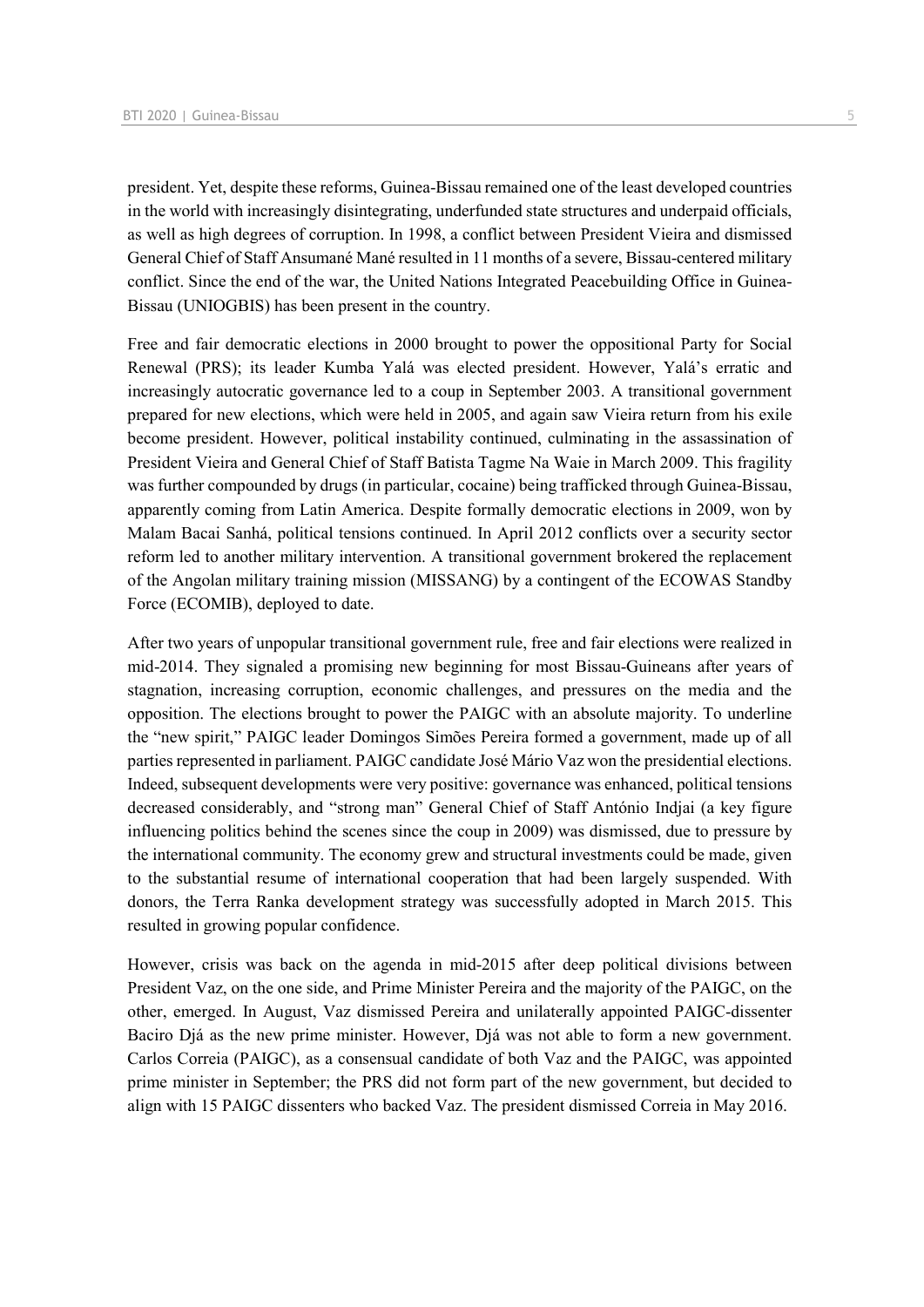The BTI combines text analysis and numerical assessments. The score for each question is provided below its respective title. The scale ranges from 1 (worst) to 10 (best).

# Transformation Status

## I. Political Transformation

#### **1 | Stateness**

The Bissau-Guinean state's monopoly on the use of force covers in principle its national territory, as there are no paramilitaries, mafias or clans in territorial enclaves to control large parties of the country. Similarly, there is no systematic banditry. However, small forest areas along Guinea-Bissau's northwestern border with Senegal have served for decades as a retreat for guerrilla factions of the Movement of Democratic Forces of Casamance (MFDC). During the reporting period, the MFDC continued to use areas along the border as a sanctuary zones, although their actions were directed against the state of Senegal, not against Guinea-Bissau. More fundamentally, the capacity of Guinea-Bissau's security forces continues to be limited and, in particular, remote, rural areas are characterized by the absence of state structures. Thus, although there are no groups that challenge the state's use of force, it is rather the state's lack of presence that impedes its monopoly on the use of force.

The vast majority of Guinea-Bissau's population accepts the nation-state as legitimate, and all individuals and groups enjoy the right to acquire citizenship without discrimination. Although there are political conflicts over governance and policy, the nation-state's validity is generally not questioned. Even if the Bissau-Guinean state institutions are widely known and regarded as "weak" and corruption is often lamented, all relevant groups in society accept and recognize state institutions in principle. Although sometimes isolated conflicts occur between individuals and groups from various ethnic and religious backgrounds at the village level, there are no conflicts over the question of national citizenship. In fact, national identity and cohesion across ethnic and religious boundaries have been very strong since independence, also because the war of independence against Portugal and the national ideology serve as unifiers.

#### Question Score

Monopoly on the use of force 7  $\frac{20}{10}$  $06$  $\vec{\circ}$ 

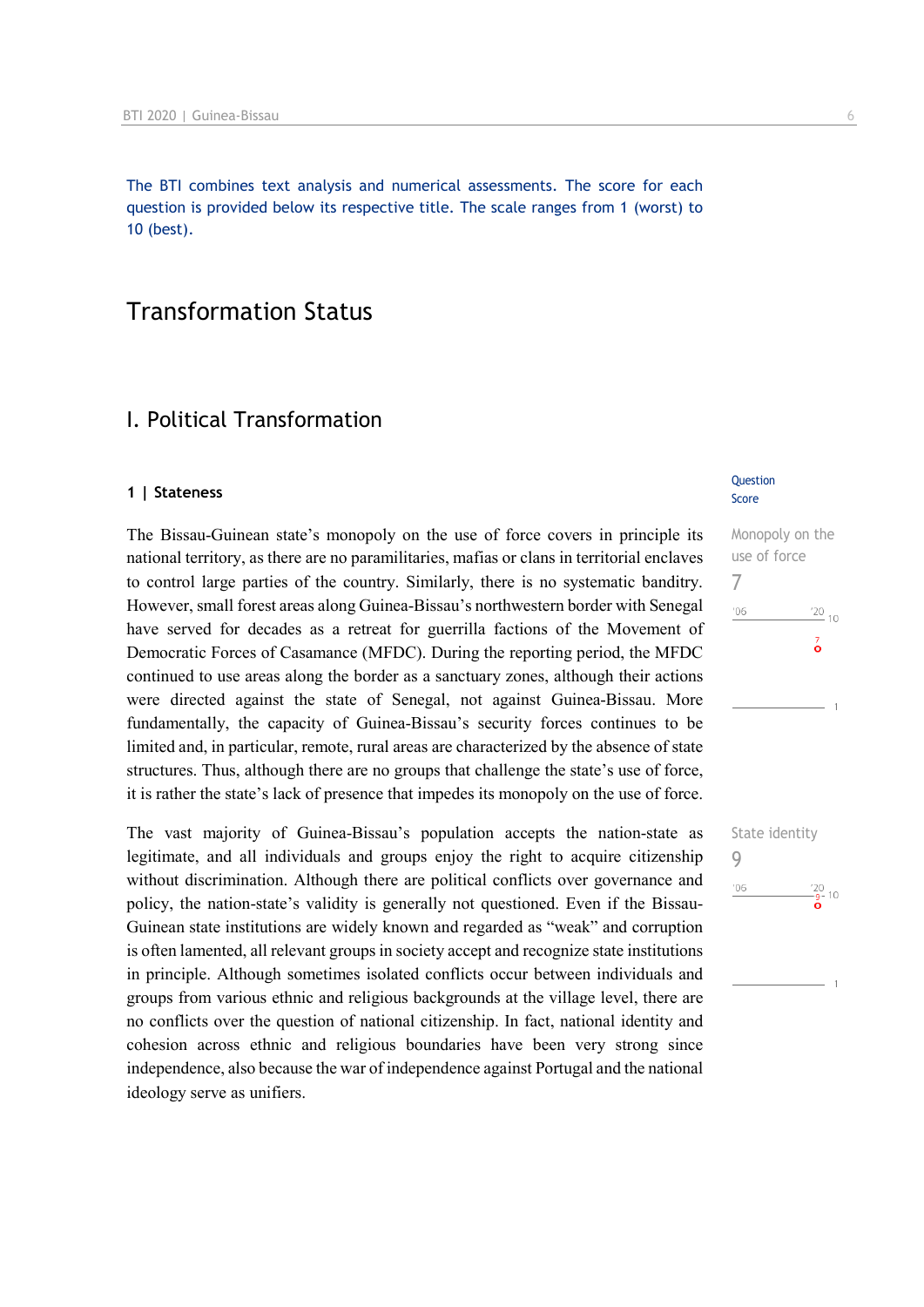Guinea-Bissau's population is very heterogeneous in religious terms. It is marked by "religious forum shopping" and parallel adherence to several religious faiths. According to the last census conducted 2009, 45.1% of the population was Muslim (mostly in the Eastern part of the country), 22% Christian (mostly in the coastlands), and 14.9% were believers in local religions; both Islam and Christianity are represented by diverse denominations in Guinea-Bissau. According to the Vozes do Povo survey of 2018, 47% of respondents identified themselves as Muslim, 39% as Christian, and 9% as "animist." In recent decades, as in other parts of Africa, evangelical churches (mostly from Brazil) have gained ground, while conservative Muslim countries have donated grants and scholarships, thus competing with firmly anchored Sufi Islam. The state is legally secular, and this is respected by the government. However, politicians have to respect religious feelings. Likewise, decisions by some politicians may to some extent be influenced by their respective beliefs, although this impact is not considerable. For instance, in recent years, acting President Vaz is widely believed to rely on local religious practices of divination when making politician decisions.

The state provides only very basic, barely effective administrative, health, security, justice, infrastructural, and education services, which are particularly weak outside the capital. Although numerous attempts have been made to reform governance, security, and the rule of law in Guinea-Bissau, the state continues to be marked by an insufficient presence in the countryside. Services are often inconsistent and personalized, and citizens often have to pay individual civil servants for services. This also applies to the security and justice sectors. The security forces are badly equipped, poorly paid, and often insufficiently trained, although with international help a few model police stations have been created. Moreover, a few prisons and justice buildings have been renovated. Access to justice centers has been established as part of international cooperation; yet, the state struggles to keep services running. A reliable road infrastructure is largely maintained through international loans and donations and only links the country's major centers. Access to villages especially in remote parts of the country, can be very difficult, particularly during the rainy season. Ship connections to the islands are very rudimentary. The state-run telecommunication company went bankrupt some years ago; currently, only private companies maintain a mobile phone network and slow, limited internet access outside the capital. Electricity is unreliable and power cuts are frequent, sometimes lasting several days. Particularly the health and education sectors are often hit by strikes due to low or unpaid salaries; classes in public schools are often cancelled. Education quality is insufficient, especially on the countryside. The health sector continues to be marked by significant insufficiencies; even the main public hospital in the capital only provides basic services. A reliable ambulance service does not exist, and the number of adequately trained specialists is very limited and concentrated in the capital. Guinea-Bissau's very low HDI confirms these observations.

No interference of religious dogmas 9  $'06$  $\frac{120}{9}$  10

Basic administration 3 $\frac{20}{10}$  10  $106$ å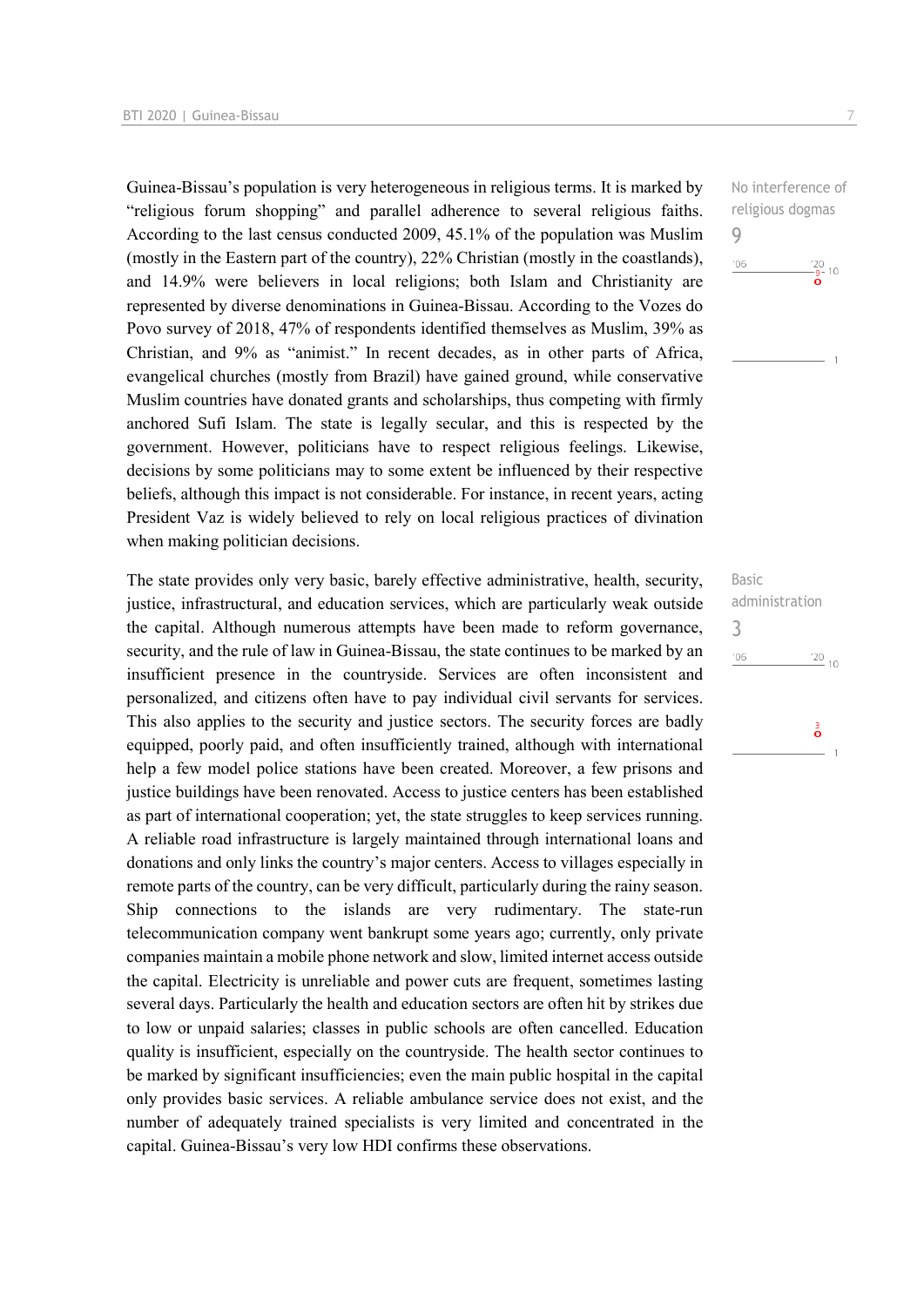#### **2 | Political Participation**

Guinea-Bissau held free and fair multiparty legislative and presidential elections in 2014. Elections that had been scheduled to take place in November 2018 had to be postponed due to an incomplete voter census. The delay was owed to a lack of financial and material resources. Legislative elections were to take place in March 2019. An increase in local autonomy, debated for almost 30 years has not been implemented; therefore, local elections were not held.

Universal suffrage by secret ballot is ensured. Guinea-Bissau has an established multiparty system. However, President Vaz tried to monopolize the appointment of prime ministers from 2016 to 2018, thus idiosyncratically interpreting the constitution and creating a political and constitutional crisis. Vaz ignored the right to participation by the leadership of the party with majoritarian representation in parliament, the PAIGC. Election management is barely effective and dependent on foreign aid. It can be regarded as impartial, although the opposition has accused the National Election Commission of partiality. In the period under review, voter registration was slow; transparency has been criticized; and scattered double registration was reported. In past elections, the polling process was considered transparent, accessible, free, and fair, and so was formal media access for campaigners. Yet, there were reports of vote rigging.

The president and parliament were elected democratically in 2014. In the past, the military exercised its veto power in politics, which included its ability to influence the appointment or dismissal of the general chief of staff and culminated in coups and coup attempts. The last successful putsch occurred in April 2012. However, things have improved in recent years, as the armed forces, which remain influential, nonetheless appear to have accepted the government's right to authority

However, people in Guinea-Bissau still think that the military plays an important role behind the scenes. It appears that it has found more subtle ways of accessing political power, as opposed to the coups of the past.

Guinea-Bissau's constitution and legal framework guarantee freedom of assembly and association. Formally, the government generally respects freedom of association. In late 2017, however, the president, through the prime ministers and interior ministers, met peaceful demonstrations with force and even prohibited demonstrations, pointing to a supposed inability to guarantee security. By contrast, pro-president groups did not encounter similar restrictions and interference. In January 2018, police forces occupied the headquarters of the PAIGC after controversial court rulings were made and attempted to dissolve the party. The police also prevented a demonstration in front of the Senegalese Embassy in Bissau in August 2018. The same month, journalists accused the government and the police of employing intimidation to end their strike. In November 2018, police forces tried to

Free and fair elections 7  $06'$  $\frac{20}{10}$  $\overline{6}$ 

| Ellective bowel to |                 |
|--------------------|-----------------|
| govern             |                 |
|                    |                 |
| 106                | $\frac{20}{10}$ |
|                    | ő               |
|                    |                 |
|                    |                 |

 $Eff = 11.7$ 

| Association /   |             |
|-----------------|-------------|
| assembly rights |             |
|                 |             |
| '06             | $^{'}20$ 10 |
|                 | ő           |
|                 |             |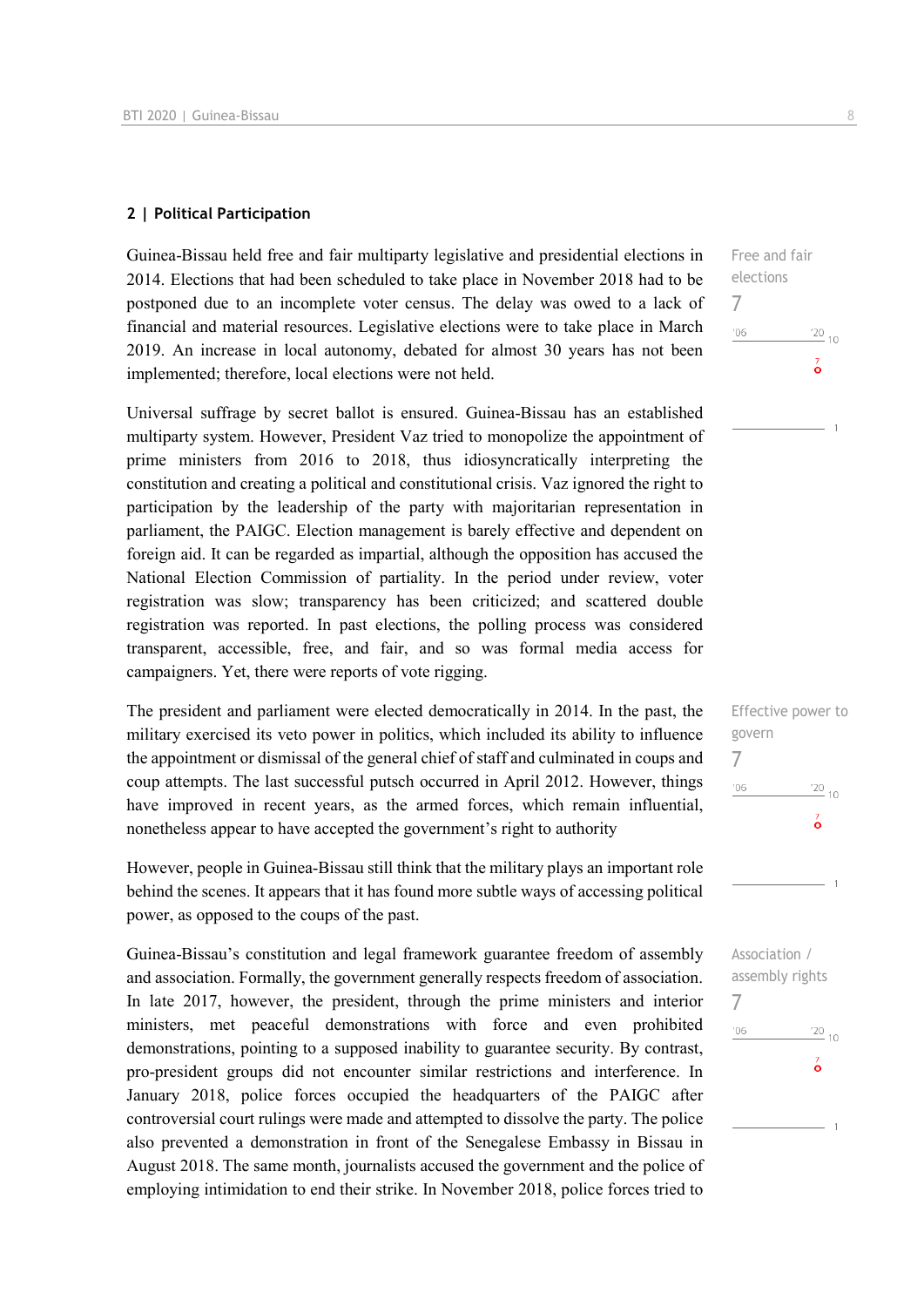break up using force a peaceful demonstration of striking students, leaving eight individuals injured.

The Bissau-Guinean constitution guarantees the freedom of expression. The state does not practice any formal censorship. However, in September 2017, employees of the public TV station signed a petition against any form of censorship. Apart from public TV and radio stations, there were numerous private radio stations in the country. One public weekly newspaper and several private ones guaranteed plurality.

In mid-2018, journalists from the public radio and TV stations and the state news agency, who struck for better working conditions and salaries, were intimidated by the police. Journalists practiced self-censorship when "delicate" issues were touched upon, such as the military and drug- and timber-trafficking in which officials and businessmen were involved. The public Portuguese radio and TV that maintains a station in Bissau was shut down in July 2017 for four months because their reporting had been regarded as tendentious by the president and his government. Some politicians threatened to expel the head of the EU delegation in Bissau, after unwelcome results from an EU-financed public opinion survey were presented in October 2018. Access to information was not guaranteed, according to Reporters Without Borders.

#### **3 | Rule of Law**

Guinea-Bissau's constitution stipulates the separation of executive, legislative, and judicial powers. Although the separation of powers is in place and functioning, checks and balances are occasionally subject to interferences. In recent years, President Vaz has sought to dominate the legislature and the justice system, testing the limits of the constitution. Inter alia, he appointed attorney generals (António Sedja Man, acting from November 2015 – November 2017; Bacar Biai since November 2017) who were widely believed to act in favor of Vaz – although both the president and Attorney General Biai denied any politically motivated persecutions. In 2017, the acting general attorney was criticized for using accusations of corruption as a means to intimidate and silence leading opposition politician, PAIGC President Domingos Simões Pereira.

Guinea-Bissau's constitution and several laws establish that the judiciary is independent. An independent body, the Superior Council of Magistrates, is composed of elected judges administers the judiciary. Judges on the Supreme Court – which also acts as Constitutional Court – are nominated by the Superior Council of Magistrates and appointed by the president. However, judges often fear retaliation and lament poor working conditions and a lack of security when involved in politically delicate cases. This was also the case with regard to several controversial court rulings in early 2016 that were regarded as having been subject to political interference from the executive. Thus, the judiciary is only partly independent.

# Freedom of expression 6  $\frac{20}{10}$  $106$  $\frac{6}{2}$

| Separation of |                           |
|---------------|---------------------------|
| powers        |                           |
| 6             |                           |
| '06           | $^{20}$ 10                |
|               |                           |
|               | $\overset{6}{\mathbf{o}}$ |
|               |                           |
|               |                           |
|               |                           |

| judiciary |                    |  |
|-----------|--------------------|--|
| 5         |                    |  |
| '06       | $\frac{20}{10}$ 10 |  |
|           | ŏ                  |  |
|           |                    |  |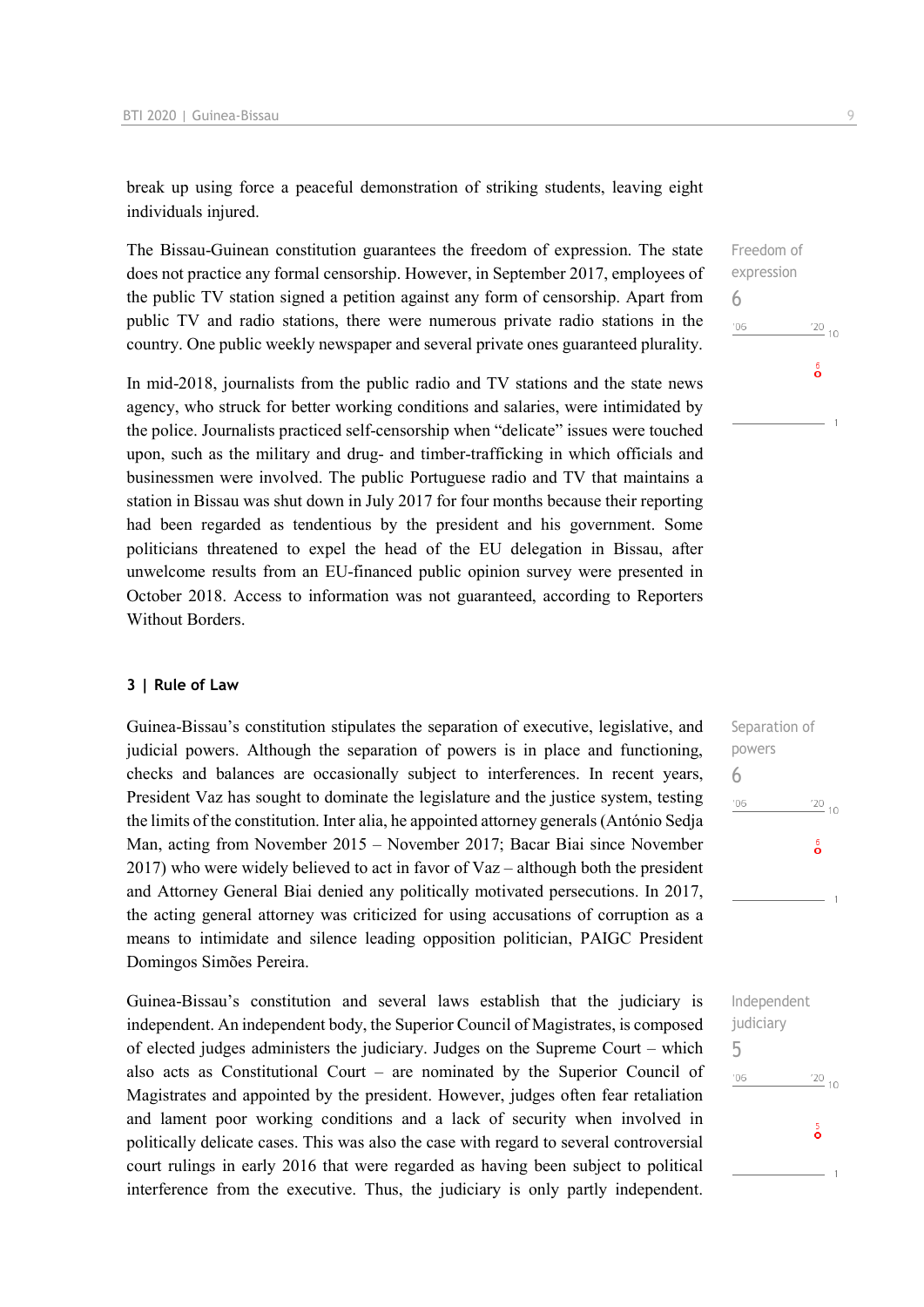Indeed, many Bissau-Guineans complained of judges who are influenced either politically or financially. Although improvements have been made in recent years owing to international support, trust in the judiciary remains generally low, and it is believed to be very corrupt. Access to the judiciary in the interior is very limited. The Audit Court – established in 1992 – had not been operational until 2015, given a lack of funding. The new prime minister, Aristides Gomes, expressed his support for the Audit Court.

Public officeholders who benefit illegally from their positions are rarely held accountable by legal prosecution when they break the law and engage in corrupt practices. This concerns all the top government officials, including the president. Public contempt depends on relatedness and the reputation of the officeholder. As a rule, corrupt officials are widely perceived as getting away with their crimes without consequences. Usually, officeholders who break the law are dismissed, rather than prosecuted. Members of the government accused of corruption often return to official positions after an interim. Conflicts of interest and ethical misconduct are often not addressed.

Generally, civil rights are codified in Guinea-Bissau. However, fundamental rights are only partially respected in practice. The police forces in particular have repeatedly been accused of torture and using excessive force, although this is not a mass phenomenon. Mechanisms and institutions for prosecuting, punishing and redressing violations of civil rights are in place, but not consistently effective. Conditions in the few prisons are harsh. Discrimination based on sexual orientation is usually not an issue. Especially in areas dominated by Islam and customary law, women did often not enjoy the same rights as men. Though legally prohibited, female genital mutilation continued to be practiced in rural areas. Although the Guinean Human Rights League reported in February 2018 a decline by 5%, almost 45% of all Bissau-Guinean women between the ages of 15 and 49 were reportedly affected by this practice. More generally, women also continued to experience discrimination in political representation, employment, pay, and education.

#### **4 | Stability of Democratic Institutions**

Democratic institutions exist and have been legitimized through popular vote. However, in the reporting period, top Bissau-Guinean institutions were hit by extensive, counterproductive frictions. This concerned the parliament – the National People's Assembly – and the president. They engaged in a serious conflict, leaving the parliament unable to operate for about two years, until April 2018. The remaining institutions, like the judiciary and the public administration, performed their functions only in principle and partially. Local government independent from central state institutions does not exist.

 $\frac{20}{10}$ 

 $\frac{5}{9}$ 

4

 $'06$ 

5

 $'06$ 

Performance of democratic institutions 5 $\frac{20}{10}$  10  $106$  $\frac{5}{9}$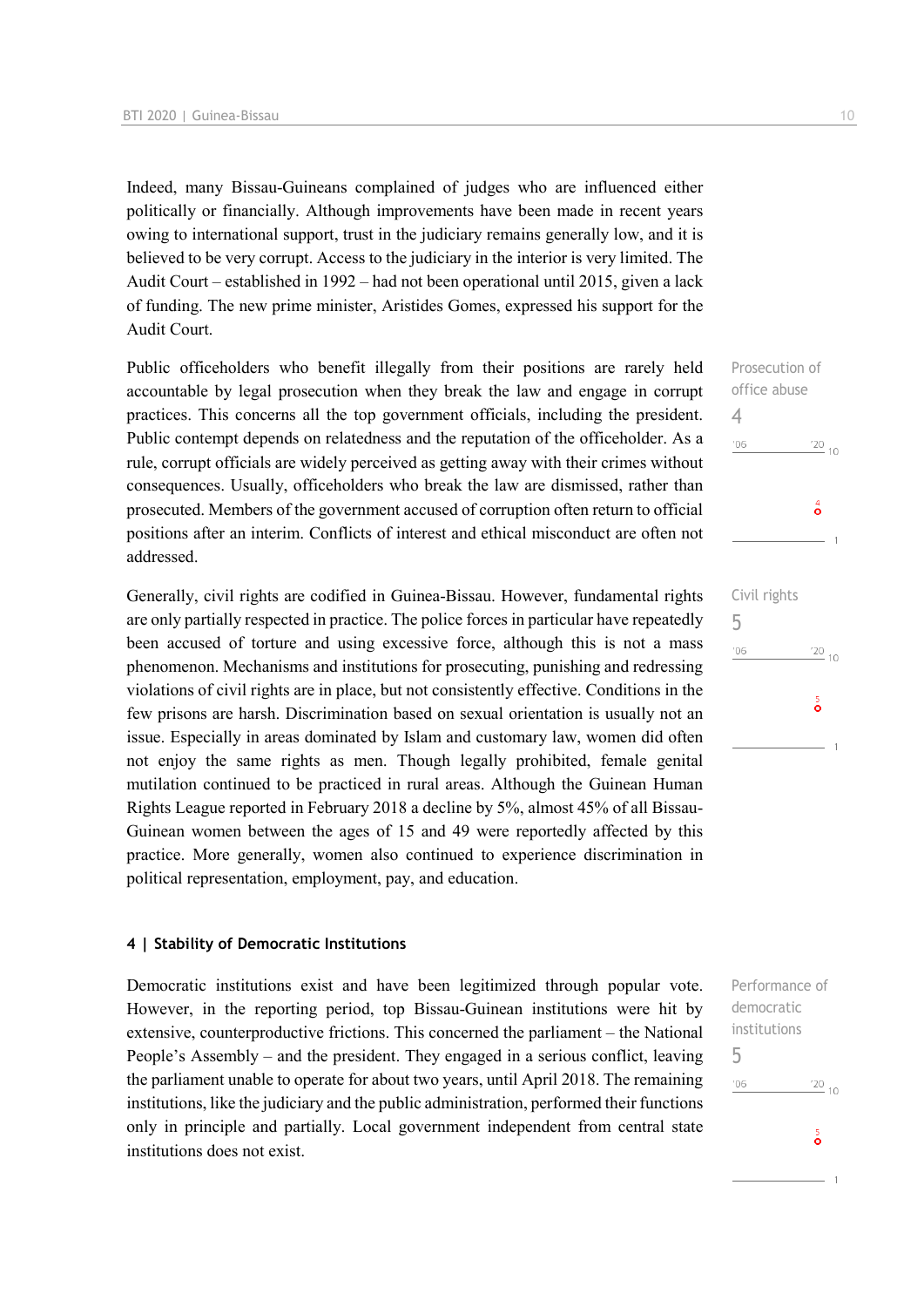Democratic institutions – including the president and the parliament – were in principle accepted as legitimate by all relevant actors, although institutions like the judiciary enjoy little popular confidence. However, the prime ministers unilaterally appointed by the president and the respective governments were partly regarded as illegitimate, as they lacked the constitutionally required support by their parties and their programs were not approved by parliament. The speaker of parliament from the PAIGC, which won the elections in 2014, prevented alternative majorities, made up of the PRS and the 15 PAIGC dissenters who supported President Vaz, by not convening any sessions. They may have confirmed those prime ministers who had been unilaterally – contravening the constitution – appointed by the president. This crisis was overcome in April 2018 by the appointment of an agreed-upon prime minister, Aristides Gomes (PAIGC), after years of international pressure and sanctions by the Economic Community of West African States (ECOWAS). All the same, there were no institutions that were regarded as outright illegitimate in and of themselves.

#### **5 | Political and Social Integration**

In the past two decades, the party system has been relatively stable with two major parties competing for power. The oldest party is the PAIGC that was founded in 1956 as an independence movement, which continues to be associated with the successful independence struggle against the former colonizer. After independence, it emerged as an authoritarian left-wing party. To date, the PAIGC continues to be regarded as a political party that attracts voters from all ethnic groups and religions and pretends to embody more than other parties an inclusive state ideology. It is also popular among intellectuals, is considered to be best organizationally institutionalized, and is regarded as not personality based – in contrast to the PRS, the Assembly of the United People-Democratic Party of Guinea-Bissau (APU-PDGB), and Democratic Alternative Movement (MADEM-G15), inter alia. In the first multiparty elections in 1994, the PRS emerged as the second largest party, benefiting from its charismatic, but controversial leader Kumba Yalá, who ruled as democratically elected president from 2000 to 2003. Following Yalá's death in 2014, the PRS did not repeat its earlier successes, although the party continues to build on a stable, mainly rural electorate, and continues to be popular among many ethnic Balanta voters. New parties emerged after the last general elections in 2014. Nuno Gomes Nabiam, who received a considerable number of votes in the 2014 presidential elections, founded the APU-PDGB, which is largely perceived as a competitor to the PRS. In mid-2018, MADEM-G15 was founded by leading PAIGC dissenters, headed by controversial businessman Braima Camará. The upcoming elections will show if and to what extent these new political formations will be able to challenge the PAIGC and the PRS and increase voter volatility. Apart from this, there are several dozen usually very personality-based parties, although only six parties are represented in parliament, indicating moderate fragmentation of the party system. Although many citizens

Commitment to democratic institutions 6  $106$  $\frac{6}{9}$ 

Party system 7 $06'$  $\frac{20}{10}$  $\overline{6}$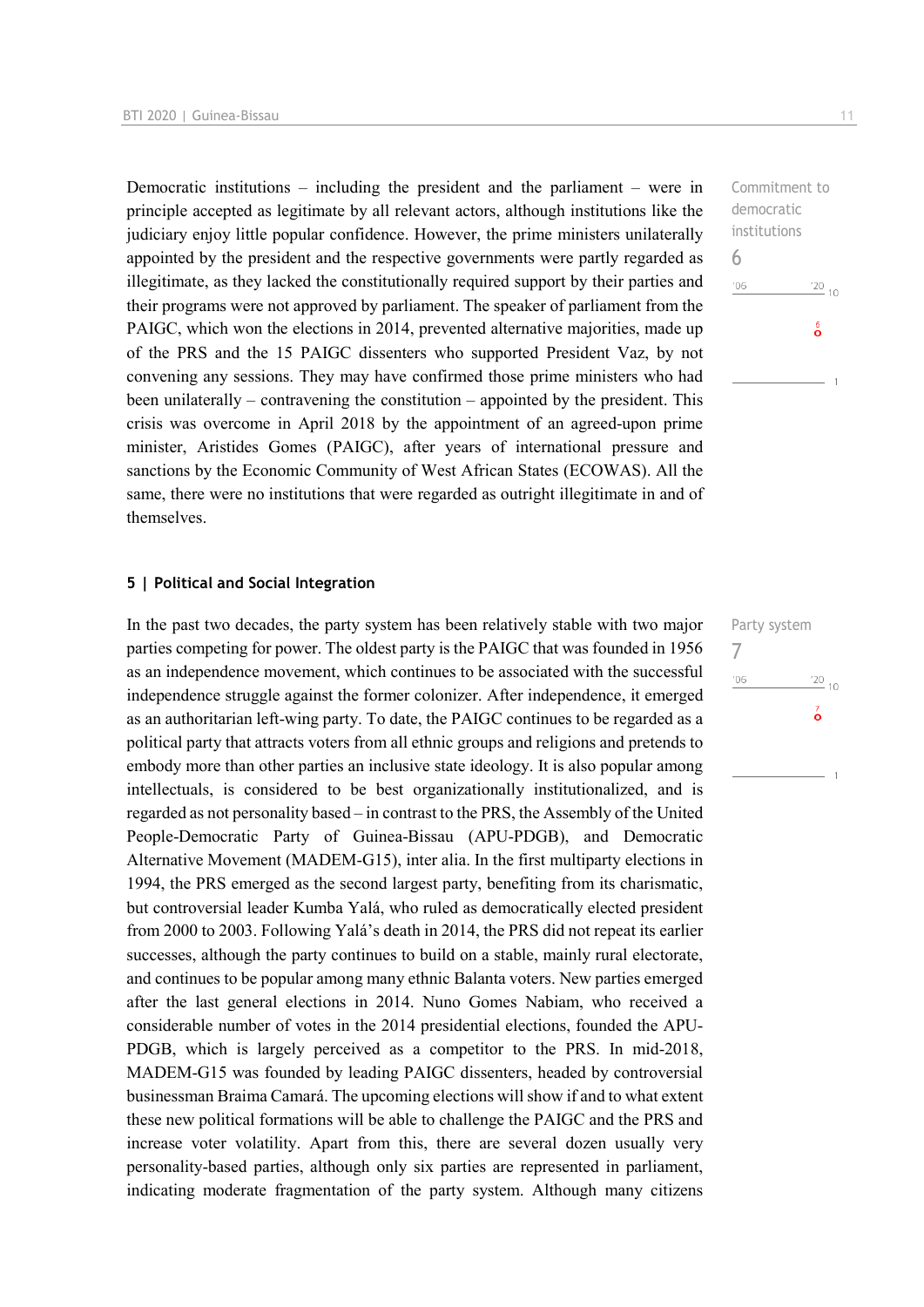regard political parties in general as clientelist, the PRS especially has been associated with clientelism. In the past, electoral violence has not been a prominent issue, although recent years have seen, to some degree, polarization within society. While both the PAIGC and the PRS can be considered the most socially rooted, some 62% of respondents to the Vozes do Povo survey stated that they aligned with one party in particular.

The largest parties have support in all regions of the country, although they have regional focuses, for which they enjoy particular electoral support. More so than any other party, the PAIGC appears to enjoy even support across all regions. Guinea-Bissau features both a wide range of political parties and a highly differentiated civil society. The country also features a variety of trade unions – organized into at least two federations, one dating back to the times of the one-party state – and professional organizations that pay lip service to fighting for better working conditions and salaries. Yet, because most formal employment is in the state sector and the financial resources of the state are very limited, the results of trade union activities are limited. At the same time, there are also employees' and trade associations, such as a chamber of commerce. Apart from this, there are specialized non-governmental organizations that defend women's rights and human rights, represent the various religious and local communities, veterans and traditional leaders, engage in environmental protection and for the development of the country in general, etc. On specific occasions, these groups can work together. In recent years, some groups have been founded that are nominally independent of any party influence, but attempt to politically mobilize the population in favor of specific parties or party coalitions. Most organizations are however dependent upon foreign support and patronage and are sometimes even created to tap foreign funding in sectors and on issues internationally deemed to be worthy of support. The Catholic Church repeatedly acted as a broker in political conflicts. Thus far, organizations that openly and effectively undermine democracy and civil society to mobilize particular ethnic or nationalist interests do not exist.

Quantitative surveys on the approval of the democratic system, performance, and institutions are limited for Guinea-Bissau. Results from the first quantitative, EUfinanced survey (Vozes do Povo) on public opinion in Guinea-Bissau published in October 2018 showed that 53% of the respondents regarded democracy preferable to any other form of government – in contrast to 9% that favored a non-democratic government and 48% of all respondents associated democracy with freedom. Of all respondents, 61% agreed that political parties were necessary while 33% opined that parties were unnecessary because they created dissent. Moreover, 66% agreed that the president should obey the law and court decisions, while 27% said that the president should not submit to court decisions. At the same time, 77% (against 14%) rejected a one-party system, 80% (against 11%) military rule, and 82% (against 8%) a presidential dictatorship without elections and parliament. Regarding democratic performance, 70% of respondents opined that one could say freely what one thought,

# Interest groups 7  $06'$  $\frac{20}{10}$  $\vec{\circ}$

| Approval of |             |  |
|-------------|-------------|--|
| democracy   |             |  |
| 6           |             |  |
| '06         | $^{220}$ 10 |  |
|             | စိ          |  |
|             |             |  |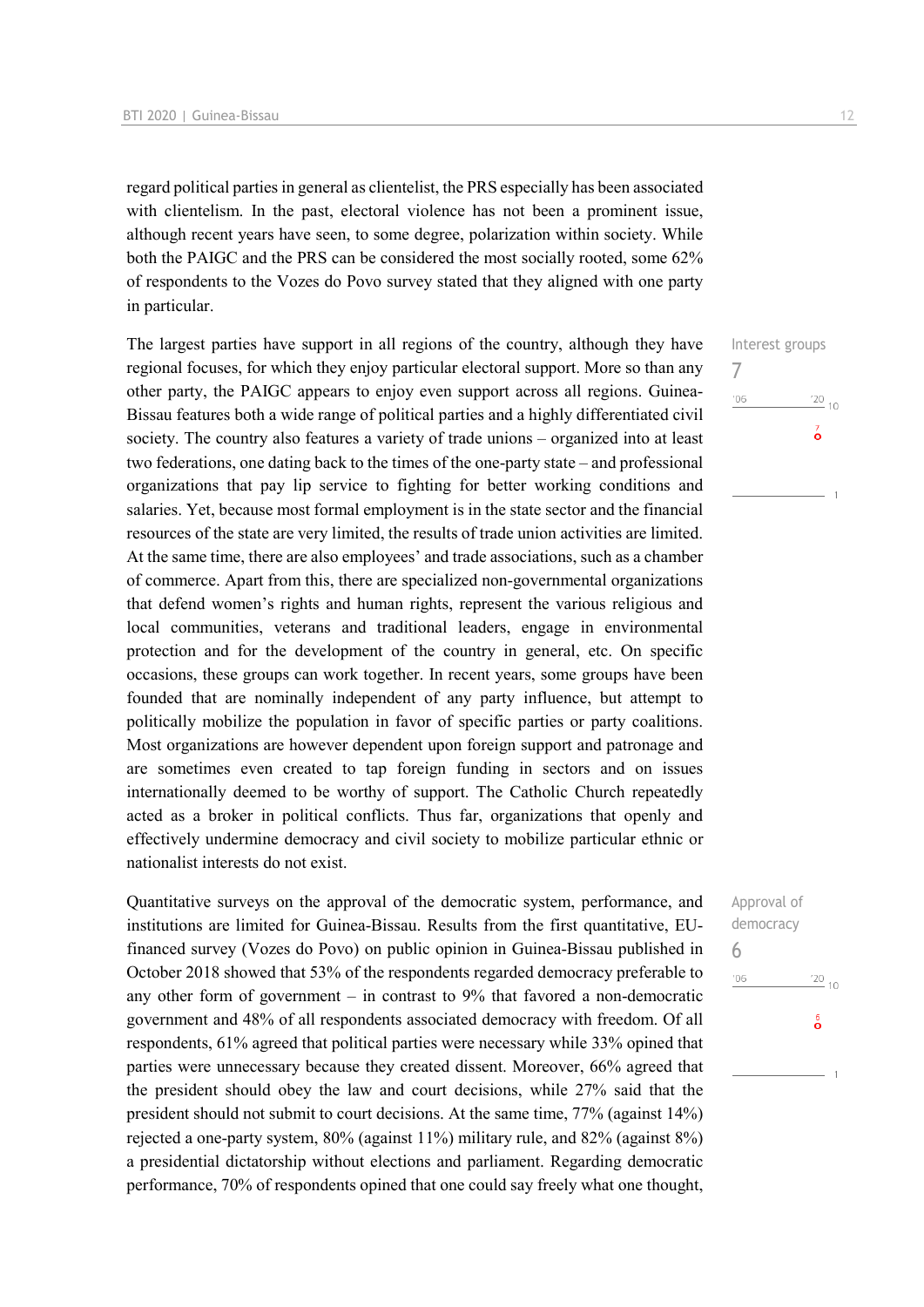67% that one could join any political organization, and 75% that one could vote without being pressured. However, 43% agreed that they were living in a democracy with big problems, and 11% even said that Guinea-Bissau was not a democracy, while 14% were convinced that it was a democracy with small problems – only 7% believed that they were living in a complete democracy. Additionally, 77% of respondents were unsatisfied with the functioning of democracy. Democratic institutions were assessed negatively: the institution in which respondents had the lowest level of confidence was the treasury (77%), followed by the parliament (68%), the prime minister  $(61\%)$ , the courts  $(59\%)$ , the police  $(53\%)$ , the president  $(43\%)$  and the armed forces (34%), which might suggest an authoritarian fixation. Many citizens lamented the absence of the state in various sectors: 64% felt abandoned by the state, and only 28% stated that they felt protected. Of polled Bissau-Guineans, 59% associated politicians with corruption, whereas 78% believed the government's fight against corruption was insufficient; 51% said that the president always or frequently ignored the constitution, as opposed to 33% who said he never or rarely did so. Regarding corruption, 45% (as opposed 48% who stated the opposite) opined that politicians involved in crimes always or in many cases went unpunished, while 88% were convinced that politicians were only serving their own interests. These results express ambivalence with a political system the performance of which is considered insufficient while, at the same time, a majority welcomed democracy and enjoyed civic liberties. At the same time, the study reveals that citizens have difficulty coherently expressing their opinions.

Although Guinea-Bissau has been characterized by the legacies of authoritarian colonial and one-party rule that included social pressure, cooperation and mutual support for purposes of self-help among citizens is well established. This is also owed to an inclusive state ideology developed and popularized by the (former) ruling party, the PAIGC, but also because of years of armed struggle that largely succeeded in uniting the population across cultural, ethnic, social, and religious boundaries. Although ethnic and religious stereotyping exists, solidarity and trust among Bissau-Guineans is very strong. There is a lively, voluntary and autonomous organization of cultural and social associations across the country. According to the Vozes do Povo survey, 58% of the respondents took part in religious organizations, 42% in communitarian and sports associations, 30% participated in political parties, 23% in trade and agricultural unions, and 7% in professional or employee organizations.

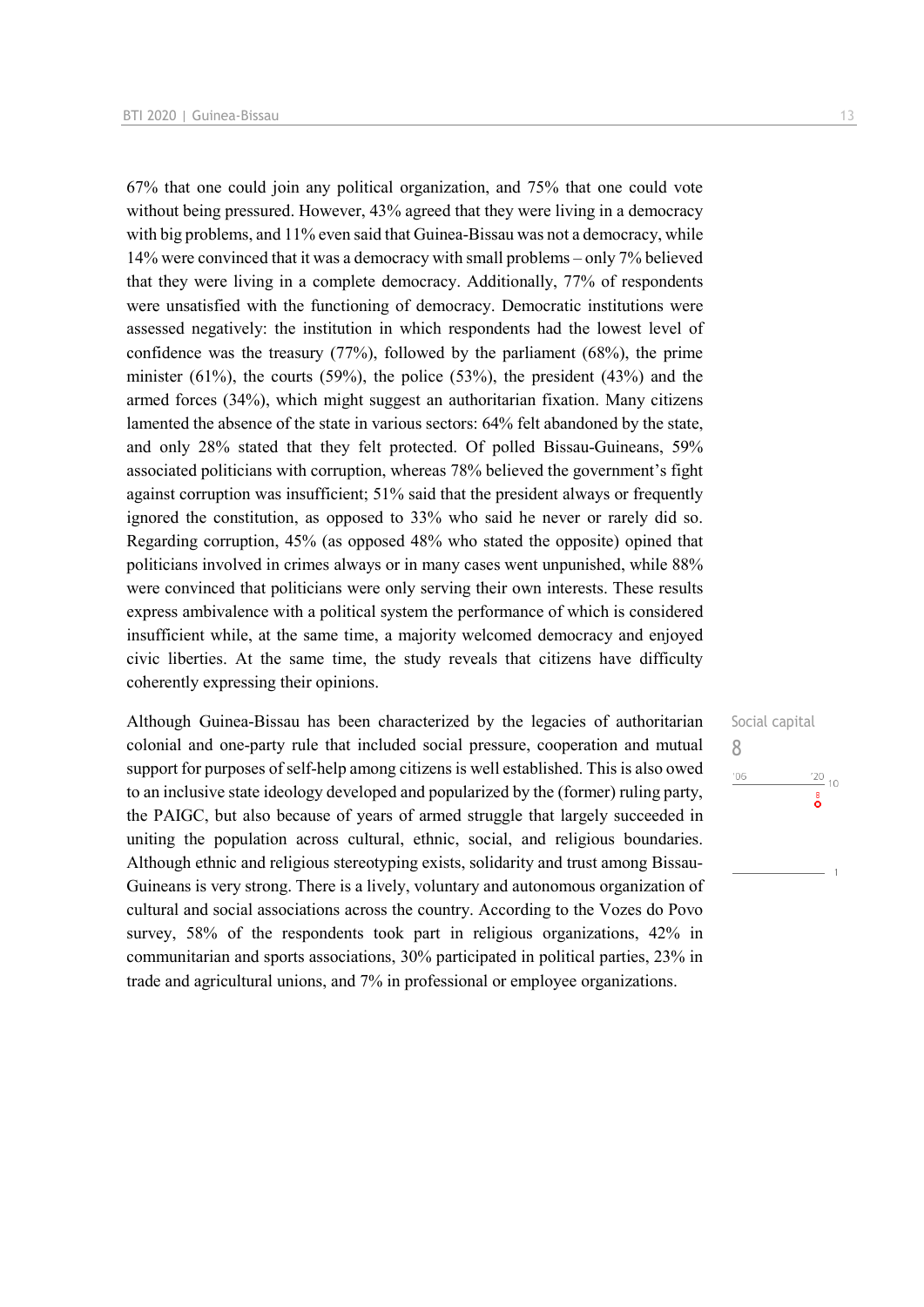### II. Economic Transformation

#### **6 | Level of Socioeconomic Development**

Guinea-Bissau belongs to the poorest countries in the world and ranked 177 out of 189 countries in the United Nations' Human Development Index (HDI) in 2017, representing a downward slide of two positions since 2012, although the rate improved from 0.426 (in 2010) to 0.455 (in 2017). Like other post-socialist countries, Guinea-Bissau has an elevated Gini coefficient (50.7), indicating medium to high income inequality. A very large percentage of Bissau-Guineans (67.4%) live in poverty. The country relies mainly on foreign assistance, subsistence economy, and the export of cash crops (cashew kernels, fish). The processing industry remains underdeveloped and many mineral resources (bauxite, phosphate, oil) remain unexplored. Women are relatively well-represented in the workforce, a feature that can be also attributed to Guinea-Bissau's post-independence, socialist one-party era, when the social advancement of women was promoted. However, both girls and boys from disadvantaged social classes are vastly discriminated against by the failing public education system, marked by a low quality of schooling, limited years of schooling, and frequent cancellation of lessons or even entire school years. However, statistical data on years of schooling are currently not available. At present, there is no quantitative data available on gender inequality. Generally, women continue to suffer from disadvantages, sometimes due to sociocultural and religious restrictions. This also concerns the legal sphere: according to the civil code, for example, married women cannot – at least in theory – conduct business without the permission of their husbands, according to the World Bank's Doing Business 2019 report.

| <b>Economic indicators</b> |      | 2015   | 2016   | 2017   | 2018                     |
|----------------------------|------|--------|--------|--------|--------------------------|
| <b>GDP</b>                 | S M  | 1047.8 | 1178.2 | 1346.8 | 1458.2                   |
| GDP growth                 | %    | 6.1    | 6.3    | 5.9    | 3.8                      |
| Inflation (CPI)            | $\%$ | 1.4    | 1.6    | 1.4    | $\overline{\phantom{0}}$ |
| Unemployment               | $\%$ | 4.3    | 4.2    | 4.0    | 4.1                      |
|                            |      |        |        |        |                          |

#### Question Score

| Socioeconomic |         |
|---------------|---------|
| barriers      |         |
|               |         |
| '06           | $'20$ , |
|               |         |

 $\frac{1}{\mathbf{O}}$  1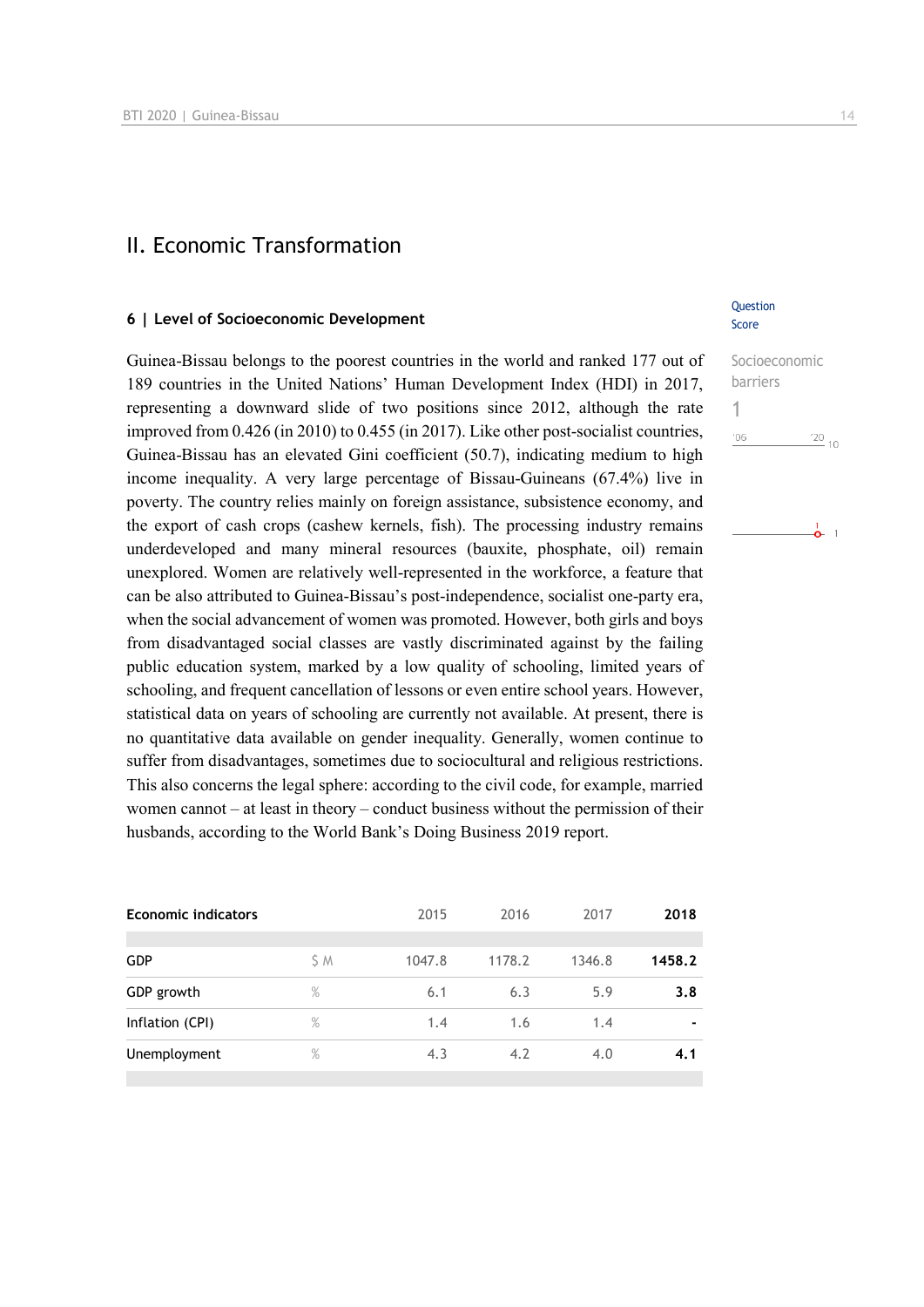| <b>Economic indicators</b> |          | 2015                     | 2016  | 2017                     | 2018   |
|----------------------------|----------|--------------------------|-------|--------------------------|--------|
| Foreign direct investment  | % of GDP | 1.8                      | 1.2   | 1.2                      | 1.2    |
| Export growth              | $\%$     | 17.2                     | 10.7  | $-17.8$                  | 12.9   |
| Import growth              | $\%$     | 15.7                     | 14.6  | 18.6                     | $-1.7$ |
| Current account balance    | \$ M     | 20.9                     | 10.1  | 3.9                      |        |
| Public debt                | % of GDP | 61.7                     | 62.6  | 57.2                     | 64.3   |
| <b>External debt</b>       | S M      | 314.8                    | 295.2 | 343.0                    | 420.7  |
| Total debt service         | S M      | 3.5                      | 6.8   | 8.0                      | 8.2    |
| Net lending/borrowing      | % of GDP |                          |       | $-1.6$                   |        |
| Tax revenue                | % of GDP |                          |       | 10.3                     |        |
| Government consumption     | % of GDP | 11.3                     | 9.8   | 9.3                      | 9.7    |
| Public education spending  | % of GDP |                          |       |                          |        |
| Public health spending     | % of GDP | 2.2                      | 2.7   |                          |        |
| R&D expenditure            | % of GDP | $\overline{\phantom{0}}$ |       | $\overline{\phantom{a}}$ |        |
| Military expenditure       | % of GDP | 1.6                      |       |                          |        |

Sources (as of December 2019): The World Bank, World Development Indicators | International Monetary Fund (IMF), World Economic Outlook | Stockholm International Peace Research Institute (SIPRI), Military Expenditure Database.

#### **7 | Organization of the Market and Competition**

Market organization is very weak. Although various attempts and many promises have been made in the past decade to facilitate trade and enhance market-based competition, the Ease of Doing Business Score is only 42.85 out of 100 (ranked 175 out of 190 countries). According to Doing Business 2018, starting a business takes eight days and eight procedures with a cost of 91.0% of GNI per capita. In the Heritage Foundation's 2018 Economic Freedom Index, Guinea-Bissau ranked 118 (out of 180 countries), a slight improvement in comparison to 2017 when it was ranked 119.

According to the Heritage Foundation, nontariff barriers especially impede trade in Guinea-Bissau, although the country received a medium rating in terms of trade freedom. Further obstacles were political instability, regulatory lack of transparency, an underdeveloped and costly financial sector, and high levels of corruption. The protection of property was generally weak, also due to the weak rule of law,

Market organization  $\overline{\phantom{0}}$  $'06$  $\frac{20}{10}$  $\frac{2}{\mathbf{O}}$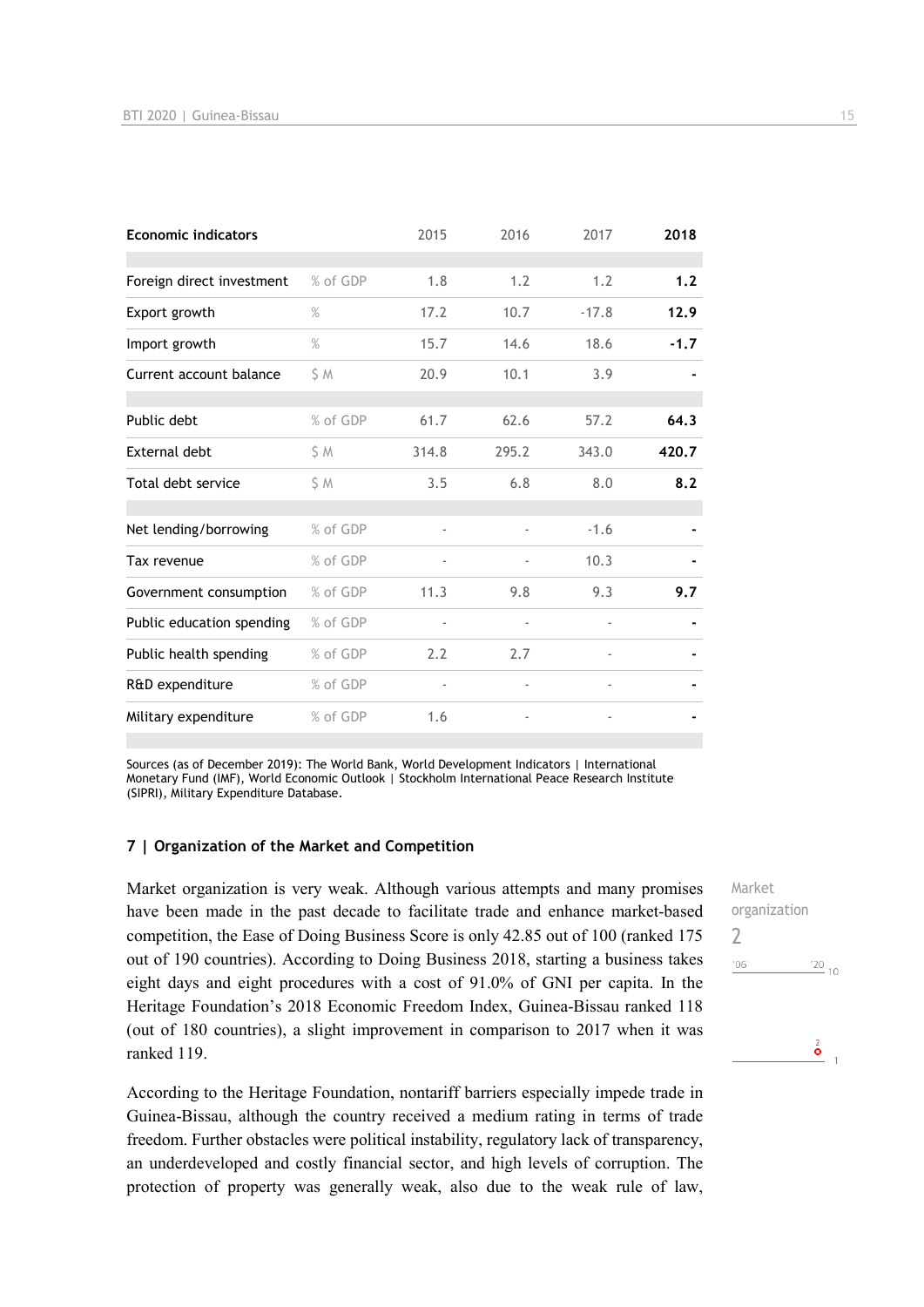inadequately trained and paid judges, and prevailing corruption that is not effectively combatted.

The Bissau-Guinean market remained characterized by informality – expressed by vast petty trade. There are no official statistics on the size of the informal employment sector. A huge part of it is dominated by trafficking of narcotics and closely linked to the army. This indicates inappropriate institutional frameworks of economic and social policy, while existing rules are frequently applied inconsistently. Oligopolies existed for the importation of specific products in some segments. The state has set prices for cashew kernels – the country's main cash crop – rice, and fuel, with limited success, however, as in the case of cashews. Another segment subject to state intervention is the export of (partly illegally lumbered) timber, in which leading officials are involved. Nonetheless, state intervention is not excessive. With respect to the market for mobile communication, Guinea-Bissau allows for partial competition through the issuance of a limited number of licenses and full competition in wireless local loop. Principally, cross-border labor (many Bissau-Guineans work abroad and in neighboring countries) and movement of capital is possible. Since 1997, Guinea-Bissau has been a member of the West African franc (CFA) zone. The CFA has been pegged to the euro since 1999 (previously to the French franc) and convertibility is guaranteed by France. However, in practice it is difficult to exchange CFAs into major currencies outside the CFA zone.

Guinea-Bissau does not have a national competition law and a national competition authority. However, it is a member of the West African Economic and Monetary Union (WAEMU) that adopted antitrust competition legislation in 2002 and has been operative since January 2003. Hence, Guinea Bissau applies the regional law of WAEMU to national anti-competitive practices. On paper, Guinea-Bissau had a planned economy from independence until the 1980s, characterized by state monopolies. Although these monopolies were largely abolished, some continue de facto to exist, such as the Bissau Port Authority and the Bissau water and electricity supply enterprise. Further, some market segments are dominated by a few entrepreneurs, indicating a partly concentrated market. Currently, Guinea-Bissau is not a member of the International Competition Network (ICN). In general, law enforcement and control capacities are weak in Guinea-Bissau and can be biased. Economic free zones do not exist. The electricity and water supplies – de facto only in the capital – are indirectly subsidized by the state and donors.

Guinea-Bissau has been a member of the World Trade Organization (WTO) since May 31, 1995 and a member of the West African Economic and Monetary Union (WAEMU) since May 2, 1997. Given its dependence on the export of cash crops and foreign aid, Guinea-Bissau's integration into the world market is limited and onesided. Formal protectionist measures and limited market access resulting from nontariff measures do not apply. In principle, both people and goods can travel freely across borders within the ECOWAS zone, of which Guinea-Bissau was a founding Competition policy 4  $\frac{20}{10}$  10  $-06$  $\sigma$ 

Liberalization of foreign trade 5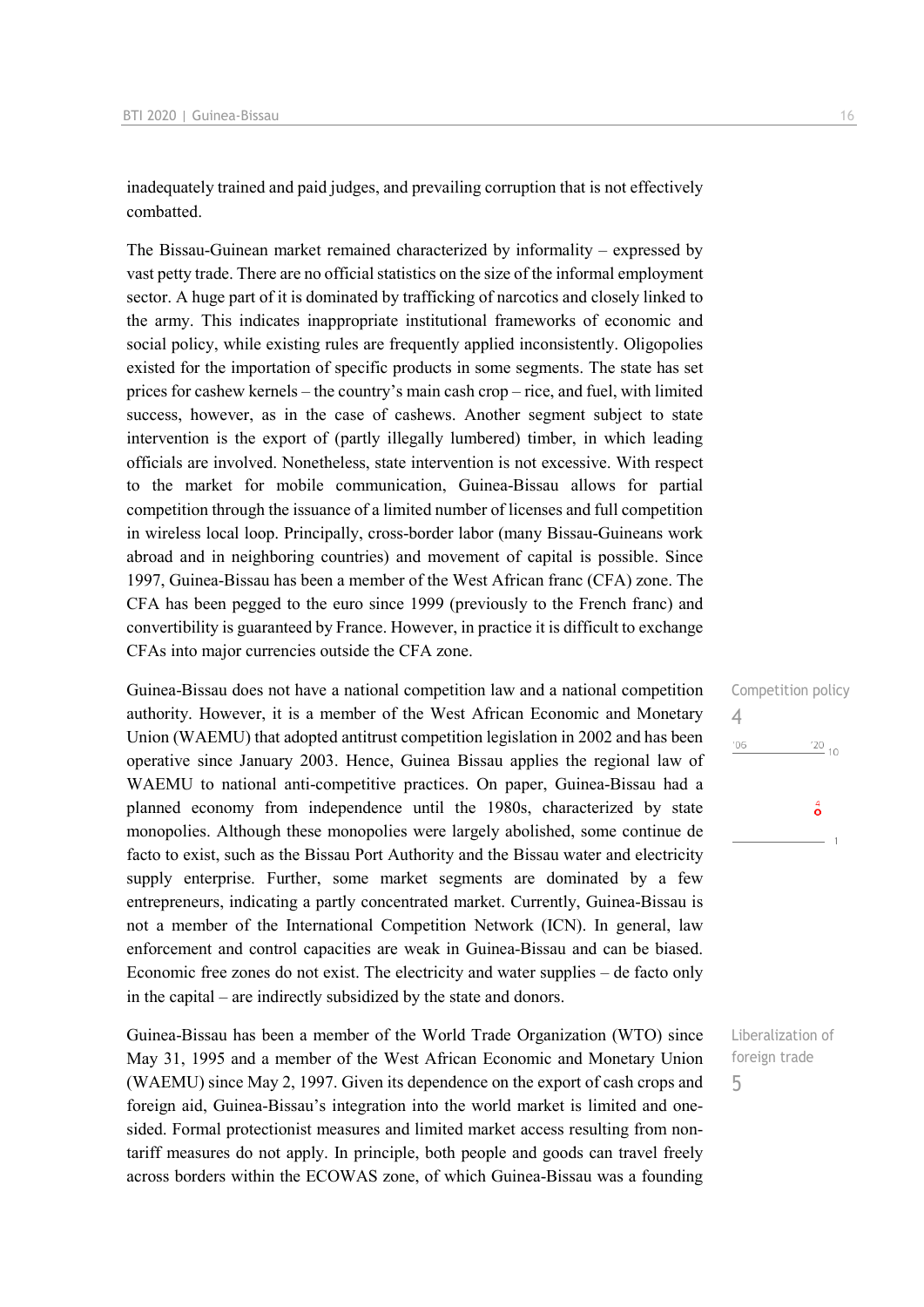member in 1975. However, in practice, cross-border trade was time-consuming and costly, according to the World Bank's Doing Business 2019 report. Merchants can be exposed to bribe demands at borders. According to the WTO, the simple average of the most favored nation status applied was, in total, 12.2% in 2017 (agricultural: 15.8%; non-agricultural: 11.5%).

In socialist times, Guinea-Bissau's banking system was monopolized by the state; it was liberalized in the 1980s. However, only in the 2000s and 2010s have commercial banks become increasingly active in the Bissau-Guinean market. This development has also been prompted by the government's decision to switch from cash payments to bank transfers, including for paying the salaries of civil servants. In practice, there appears to be little supervision effected by the state. According to the Heritage Foundation, the financial sector remains underdeveloped and continues to provide a very limited, somewhat costly range of services. Many people rely on informal lending and have no bank accounts, although the number of account holders has increased in recent years, and the presence of banks in the interior has much improved. Currently, there are several commercial banks present in the country: Banco da África Ocidental, Banco da União, Orabank (formerly Banque Régionale de Solidarité), Banque Atlantique Guinée-Bissau, and Ecobank. A great deal of economic activity remains outside the formal banking sector, including, for instance, rotating savings and credit associations, as well as money transfer companies (Western Union, MoneyGram) and informal money transfer services. Thus, both the banking system and capital markets are poorly differentiated. Currently, no data for the ratio of bank non-performing loans and the bank capital to assets ratio are available, according to the World Bank.

#### **8 | Monetary and fiscal stability**

On May 2, 1997, Guinea-Bissau abolished its own currency, the Bissau-Guinean peso (GWP), in favor of the CFA franc (XOF). The peso had been devalued by high inflation. Since then, the Central Bank of the West African States (BCEAO) serves as the country's central bank. The exchange rate is pegged to the euro (1 EUR  $=$ 655,957 XOF). Since the introduction of the CFA franc, inflation has been generally low: for 2018, it was estimated at 2.0% after being 1.4% in 2017. This increase was due to high domestic demand, following a positive economic development and rising prices for rice and other basic foodstuffs. The Central Bank of the West African States is independent from political interferences. In 2010, the bank assigned its monetary policy to the Monetary Policy Committee (MPC). Stability is expressed by the BCEAO's interest rates: the minimum bid rate is 2.5% (since September 2013), marginal lending is 4.5% (since September 2016). Its communication with the actors in the financial markets is comparatively transparent.



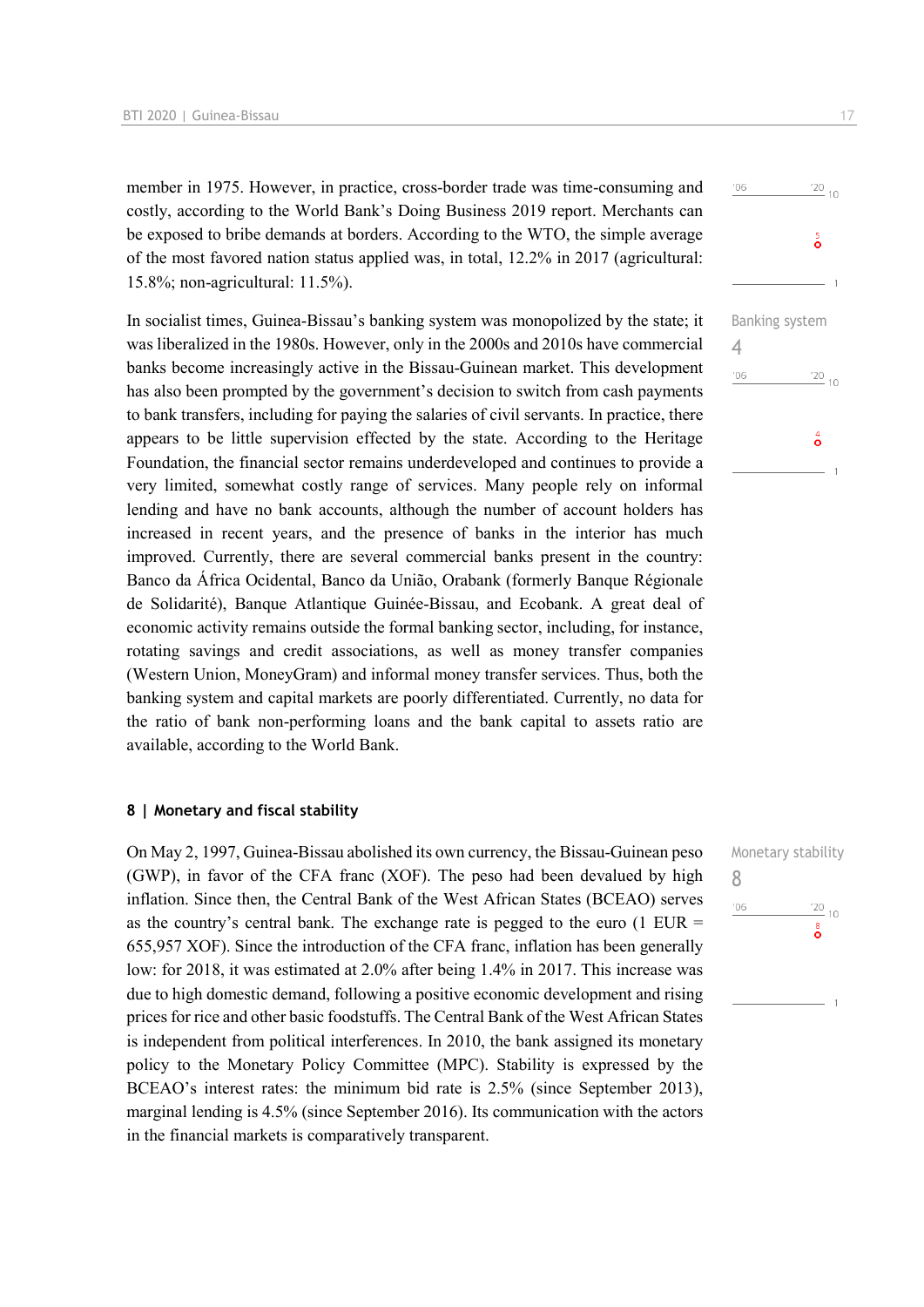Past, democratically legitimate governments attempted to promote fiscal stability (expenditure controls and increases in tax revenues) and debt relief, in cooperation with international partners. Nonetheless, the country has continued to rely on international financial assistance; fiscal deficits for 2017 were low and a little higher in 2018. Internal political instabilities have rendered these endeavors more difficult, despite fiscal improvements and a generally positive outlook, as noted by the IMF. According to the World Bank, the current account balance was 0.9 in 2016; data for 2017 and 2018 were not available. Owing to successful debt restructuring in the past, the total public debt, after peaking at more than 500% of GDP in 1998, declined to 49.2% in 2017 – compared to 55.1% in 2014, according to the African Development Bank. Correspondingly, external debt decreased from 15.1% of GDP to 12.4% in 2017, according to the IMF. According to the World Bank, total debt service in 2016 amounted to 0.4% of the Gross National Income (GNI). Government consumption was estimated at 12% for 2017, according to the CIA World Fact Book. Current data on the cash surplus/deficit and total reserves were not available.

#### **9 | Private Property**

Property rights regulations (including acquisition, benefits, use, sale, and registration) are well defined legally, but the protection of property rights in Guinea-Bissau is generally weak, according to the Heritage Foundation. After independence, property owned by foreigners was nationalized. Some of these nationalized assets were later appropriated by politically influential actors. All land belongs to the people of Guinea-Bissau, that is, in practice, to the state, ruling out private property rights. This only allows the state to grant concessions to individuals and groups. According to the World Bank's Doing Business 2019 report, it took 48 days to register property, five procedures were necessary, and the costs to do so amounted to 5.4% of the property value – whereas the quality of the land administration index was low at only 3.0. A corrupt, nontransparent, and inefficient legal and administrative system hampered registration and ownership of property.

In Guinea-Bissau, private companies are legally allowed and can in principle operate in the country. However, private companies are often seen primarily as mere providers of employment, not first as profit-oriented enterprises that compete for tenders and contracts. This is consistent with widespread expectations of a strong state that is supposed to provide welfare, even though its capacities are very limited in various ways – which negatively affects the population's human development. Earlier privatization processes as part of economic liberalization in the 1980s were often not conducted in a transparent manner and were inconsistent with market principles. The legal protection of private enterprise is generally low, and thus depends on personal contacts and/or corruption.



| Property rights |                    |  |
|-----------------|--------------------|--|
|                 |                    |  |
| '06             | $\frac{20}{10}$ 10 |  |
|                 |                    |  |
|                 | ő                  |  |
|                 |                    |  |
|                 |                    |  |

|     | Private enterprise  |
|-----|---------------------|
| '06 | $\frac{720}{10}$ 10 |
|     | ő                   |
|     | 1                   |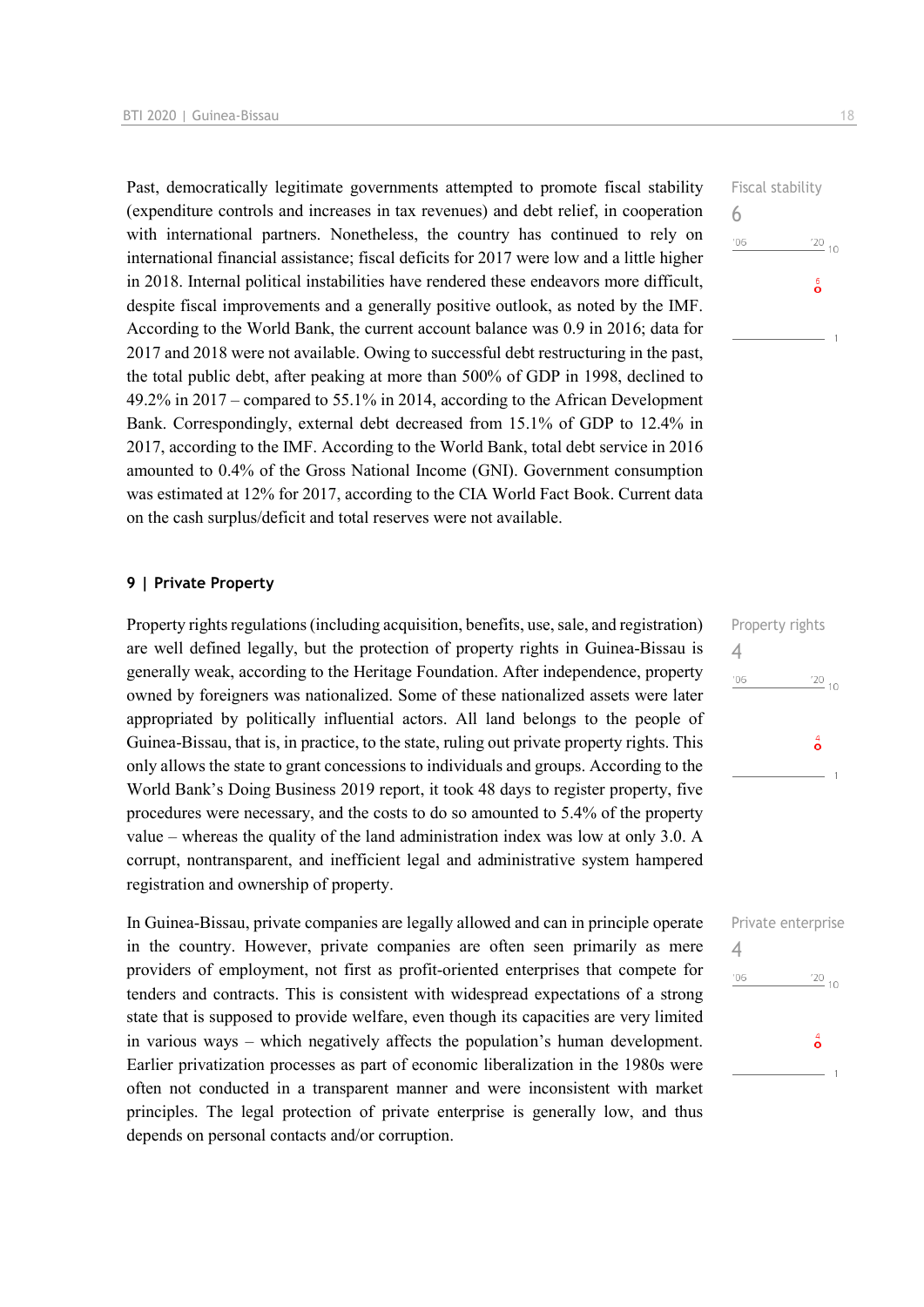#### **10 | Welfare Regime**

The vast majority of Guinea-Bissau's population is at risk of poverty. Most people are forced to rely on extended networks of family, friends, colleagues, and neighbors as well as private charity for social security. Despite some improvements (life expectancy, for example, has risen from 45.9 years in 1980 to 57.8 in 2017, and health expenditure from 4.9% of the GDP in 1980 to 7.0% in 2010 and but down to 6.9% in 2017), social security remains highly precarious. The public Instituto Nacional de Segurança Social da Guiné-Bissau (INSS; National Institute of Social Security of Guinea-Bissau) is nominally responsible for providing social welfare (notably medical assistance and pensions). However, it is incapable of doing so in an adequate way. In theory, all employees and employers must be registered with the INSS – but not all do so outside the state sector and in the large informal sector. In principle, both employees (8%) and employers (14% of the income) – citizens and non-citizens alike – are obliged to pay monthly social security contributions to the INSS. In 2018, only about 4,000 retirees received pensions (out of a total population of about 1.8 million).

Profound gender inequalities continue to prevail in Guinea-Bissau. Serious differences concern the literacy rate. Whereas, according to current figures provided by the United Nations Development Program (UNDP), 71.3% of male youth (15-24 years) were literate, this only applies to 49.8% of females in the same age group. No current data were available to compare the ratio of female to male school enrollments; however, according to UNICEF, the primary school gross enrollment ratio was 118 (males) to 110 (females) in 2010 to 2014. No figures for enrollment rates at secondary schools were available for the same period. However, whereas the net attendance ratio at primary schools came to 62% for both sexes in 2010 to 2014, numbers for secondary schools were significantly lower and unequally divided between the sexes: males 27% and females 20% (in 2009 – 2014). The female labor force participation rate (15 years and older) amounted to 65.5% (in contrast to 78.1% males) in 2017. Although there is some discursive ethnic and religious stereotyping, there is no ethnic violence as isolated conflicts in villages usually occur, not for ethnic, but rather for other reasons (property, access to land, etc.). However, favoritism based upon kin and ethnic grounds may occur.

|     | Equal opportunity |
|-----|-------------------|
| 5   |                   |
| '06 | $\frac{20}{10}$   |
|     | $\frac{5}{9}$     |
|     |                   |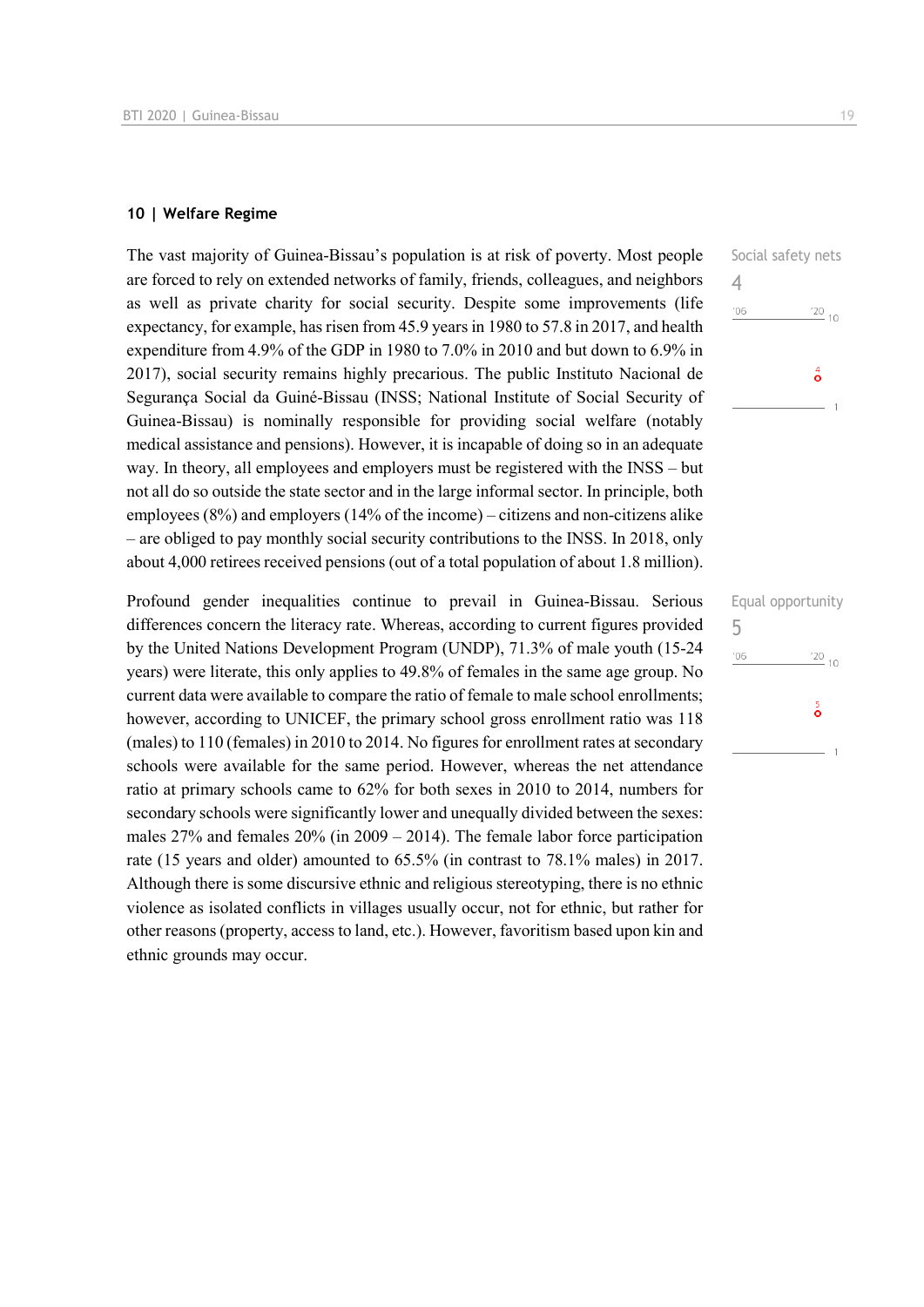#### **11 | Economic Performance**

Guinea-Bissau has experienced a steady and very positive growth of GDP in recent years. After a negative annual GDP growth in 2012, the GDP grew 3.3% in 2013, only 1% in 2014, but accelerated to 6.1 in 2015, 5.8% in 2016, and was expected to grow by 5.9% in 2017 and 4.8% in 2018.

The GDP per capita (PPP) grew from \$577.00 in 2012 to \$595.70 in 2017 and is expected to rise to \$871.30 in 2018. The GDP per capita growth oscillated between 3.3% in 2016, an estimated 3.3% in 2017, and an expected 2.3% in 2018.

Output has been quite strong in terms of inflation. Inflation measured by consumer prices (period average) in Guinea-Bissau has been low (2.1% in 2012, 1.2% in 2013, -1.5% in 2014, 1.4% in 2015, 1.5% in 2016). For the period under review, it is estimated at 1.4% for 2017, and expected to be 2.4% in 2018.

In recent years, the official unemployment rate has been just above 6%, though the actual rate is certainly much higher. Foreign direct investment (net flows in % of the GDP) is positive, having reached 1.2% in 2016; no figures were available for the reporting period.

According to the IMF, the public debt amounted to 52.4% of the GDP in 2015, 53.9% in 2016, and 50.8% in 2017; the estimate for 2018 was 50.9%. The World Bank figures showed that revenue (as a percentage of the GDP) developed positively, increasing from 14.8% in 2012 to an estimated 19.7% in 2017 and 19.1% in 2018.

Current statistics on the cash surplus/deficit and total reserves were not available.

#### **12 | Sustainability**

Ecological awareness is not very pronounced in Guinea-Bissau, as politics and the general public primarily focus on socioeconomic issues. There is no special ministry concerned with environmental issues. Responsibility for the environment is shared among the Ministry of Fisheries, the Ministry of Energy, Industry and Natural Resources and the Ministry of Agriculture and Rural Development.

Nonetheless, the government made an attempt to reduce public littering by prohibiting plastic bags in 2013; however, this prohibition is rarely observed. Guinea-Bissau is a member of the Organisation pour la Mise en Valeur du fleuve Gambie (OMVG), the projects of which cover, among others, the construction of dams both in Guinea-Bissau and neighboring countries (Guinea, Senegal, and Gambia) to produce renewable electricity. Guinea-Bissau holds shares in the Kaleta hydroelectric dam in Guinea. Recent years have seen both legal and illegal timber logging in many parts of Guinea-Bissau. The country continues to possess one of the richest fishing  $\frac{20}{10}$  $\overline{6}$ 

Output strength

7

 $'06$ 

Environmental policy 4 $'06$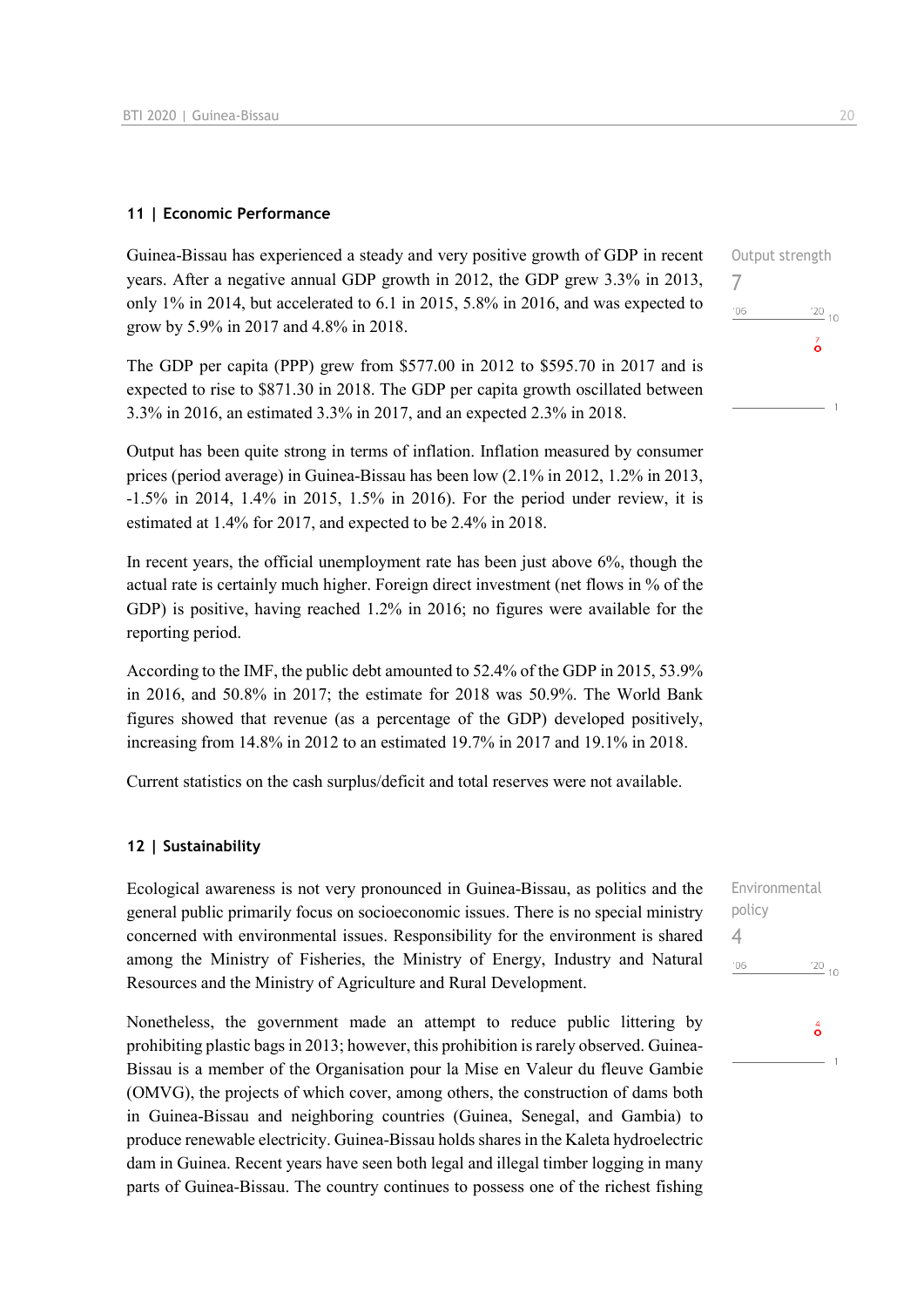grounds in the region that is, however, threatened by illegal fishing vessels. Illegal activities are facilitated by corrupt practices and an incapable state administration. Although agriculture and the extraction of wood have contributed to degradation, Guinea-Bissau continues to possess a rich, biodiverse natural heritage of worldwide relevance. Supported by the International Union for Conservation of Nature (IUCN), Guinea-Bissau founded in 2004 the Instituto da Biodiversidade e das Áreas Protegidas (IBAP), which oversees the parks of Cantanhez, Cufada, Cacheu as well as those in the Bijagós archipelago. Phosphate mining was expected to start shortly, while the extraction of bauxite and oil may begin in the future, possibly affecting the country's natural environment.

Guinea-Bissau does not deliver high-quality public education. Many teachers are poorly trained, schools are badly equipped, and teachers are often unpaid or underpaid. This leads to frequent strikes in the school sector and the loss of many school days and even the cancellation of entire school years. Private schools exist and provide a far better standard of education. Tertiary education has been only established quite recently. The only public university (Amílcar Cabral University) was founded in 2003, restructured in 2010 to 2013, and opened to private capital after it had been closed in 2008 for quality and financial reasons. Additionally, a number of private universities exist (Jean Piaget, Lusófona, and Colinas do Boé Universities). Guinea-Bissau's government expenditure on education was 2.13% of GDP in 2013 (compared to 1.86% in 2010 and 5.25% in 1999), according to UNESCO. The percentage of primary school teachers trained to teach was 39% in 2009 to 2017 and the inequality-adjusted education index for 2017 was 0.228, according to the World Bank. The literacy rate of 45.6% (females: 49.8%; males: 71.3%) in 2006 to 2016, according to UNICEF, reveals a high discrepancy between sexes. The gross enrollment ratio in primary schools was 118 (males) to 110 (females) in 2010 to 2014, indicating a moderate gender imbalance. Current figures for enrollment rates in secondary schools, at the tertiary level, and for research and development expenditures were not available.

The general low quality of education is mirrored by a low UN education index of 0.392 (2017) that also has stagnated in recent years.

Education policy / R&D 3 $\frac{20}{10}$  $'06$  $\frac{3}{\mathbf{O}}$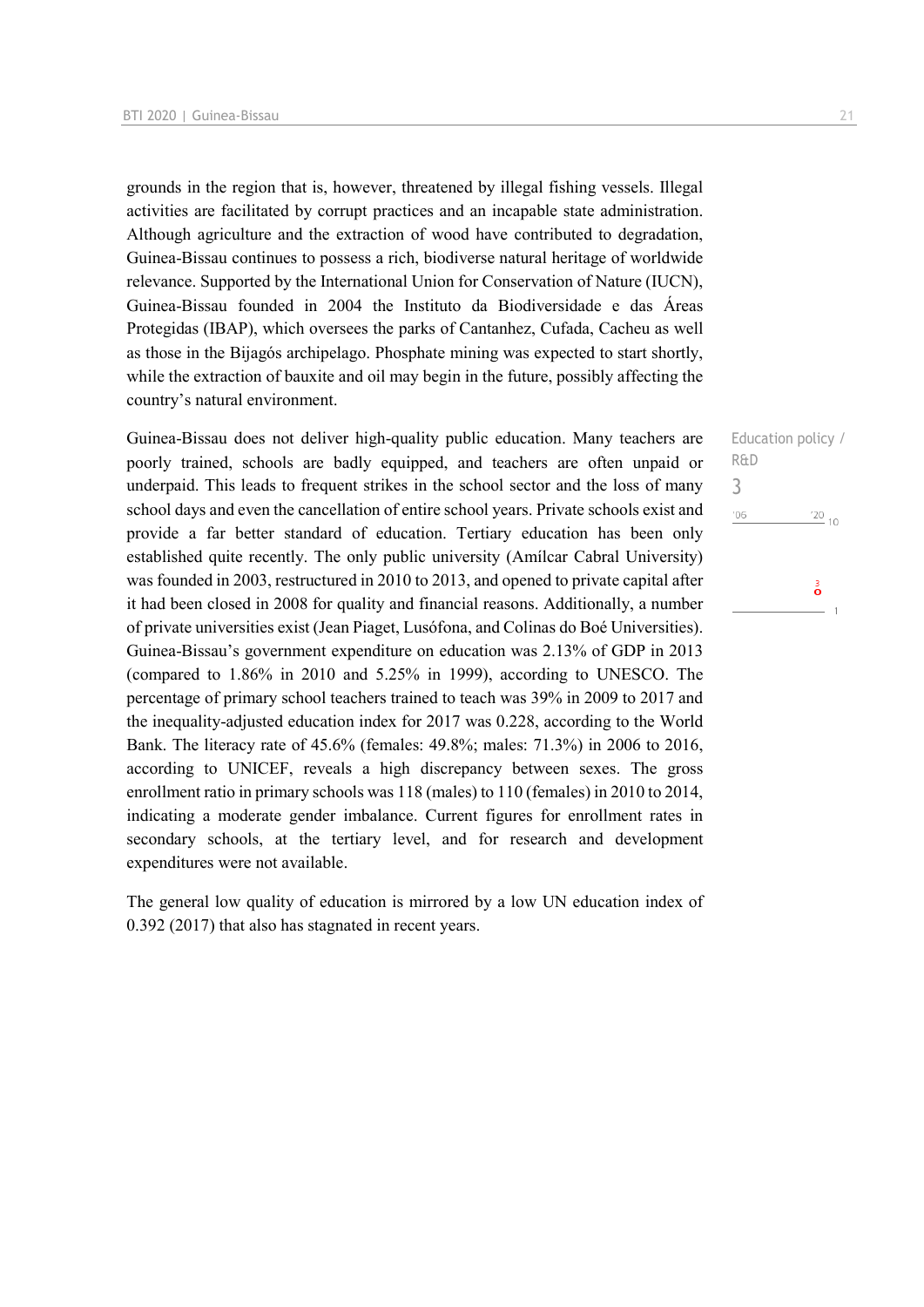### Governance

### I. Level of Difficulty

For a long time, Guinea-Bissau's government performance has been limited by several structural constraints that cannot be easily overcome and originate in the country's eventful history. Deep poverty, a very poor primary and secondary education sector, insufficient tertiary education, and an almost nonexistent training sector have resulted in a poorly skilled labor force. This is complemented by a deficient infrastructure (roads, sea routes/ports, communication, health service provision, and water and electricity supply, etc.), a large subsistence economy sector, and an undeveloped processing industry. Dependence on foreign assistance and cash crops as the backbones of the export economy prevails. HIV/AIDS is a severe issue, along with international drug-trafficking and the outmigration of both skilled and unskilled labor. In 2017, the inequality-adjusted education index for 2017 was calculated at 0.228, and the Gross National Income per capita at purchasing power parities was \$1,700, making Guinea-Bissau one of the poorest countries in the world.

The political role and dysfunctional structure of the military, which still draws upon its independence struggle credits, also present a challenge. The separation of civil and military power is still incomplete.

Although Guinea-Bissau had multiple experiences with autocratic rule, both in colonial and postcolonial times, the country has developed a vibrant and diverse civil society, with some organizations showing long-term engagement since the early 1990s. Civil society has also stood up against antidemocratic developments in politics. However, many organizations depend upon foreign support and assistance. Some non-governmental organizations are only created with the aim of tapping foreign money. In addition, many Bissau-Guineans are active in various traditional civic associations, some of them dating even back to colonial and precolonial times. Trust in the state and its governance is quite weak, but trust – understood as national consciousness - among Bissau-Guineans is very high: citizens usually emphasize their national identity, their pride in their country. Ethnicity and religious affiliation are subordinate to national identity. This consciousness can be also attributed to the still-powerful integrative national ideology developed by the PAIGC. The military conflict of 1998 – 1999 fostered a high degree of solidarity among Bissau-Guineans – something that is also promoted by some traditional organizations and networks.

Structural constraints 8  $\frac{20}{10}$  10  $106$ 

Civil society traditions 7 $\frac{20}{10}$  $106$  $\overline{6}$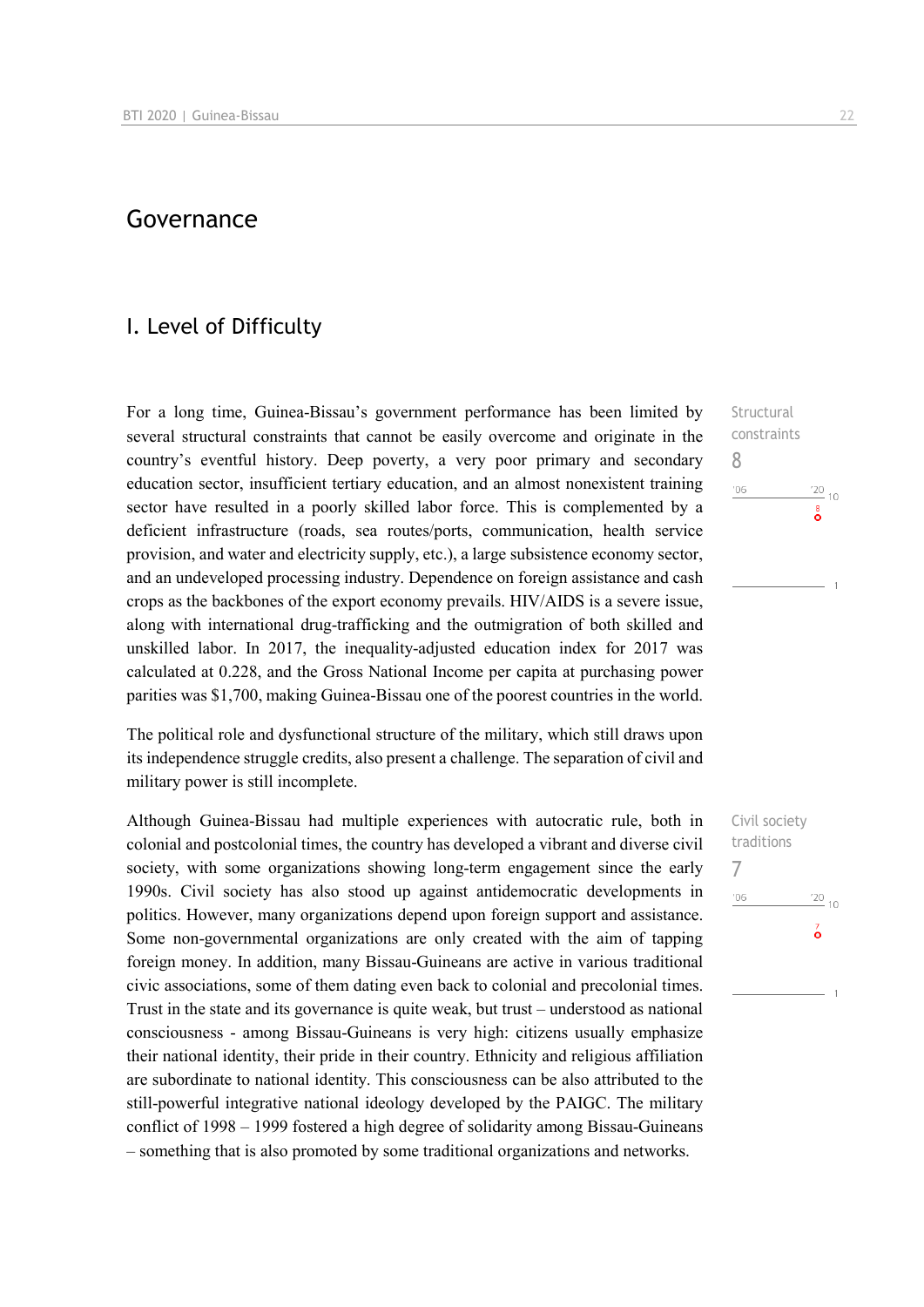For decades, the armed forces have repeatedly intervened in politics. Despite selective outbursts of violence, including the assassination of politicians, politics have remained to a large extent nonviolent, although the potential for open conflict and thus polarization has increased in recent years. This has become evident in politically motivated mass demonstrations that have repeatedly occurred in recent years. Some of these protests were prohibited by the authorities, while in some cases the security forces used limited violence against protestors who had remained peaceful. Different from the past, large segments of the population could be mobilized, also signaling to those in power that their rule is not unlimited. The use of violence by police forces is not generalized, while demonstrators defend the peaceful nature of their activities. Although isolated communal clashes occur in the countryside, they remained very limited in both scope and number. Both ethnic rhetoric and the ethnicization of politics remain limited, although occasional attempts have been made to mobilize people along ethnic (or religious) lines. Some Muslim countries have granted subsidies and scholarships for religious studies, which could contribute to the spread of a very conservative interpretation of Islam in Guinea-Bissau, which has heretofore been comparatively moderate. The spread of evangelical churches and sects may also contain potential for future conflicts and intolerance.

### II. Governance Performance

#### **14 | Steering Capability**

The democratically legitimate government led by Domingos Simões Pereira (PAIGC), ruling from July 2014 to August 2015, had developed, in cooperation with donors, the Terra Ranka program presented in 2015. The program was welcomed both by the international community and Bissau-Guinean society as a strategic vison for Guinea-Bissau's development. However, the political capability and strategic capacity of subsequent governments remained restricted, as they lacked legitimacy due to the political crisis that largely paralyzed the country, hampered international cooperation, and prevented the adoption of a state budget from 2015 to 2018. Despite these obstacles, all governments have claimed to be committed to the strategy established in the Terra Ranka plan. Successive governments followed the path agreed upon with international institutions like the IMF, which recommended strengthening investment planning in 2018. However, President José Mário Vaz has often been regarded as a defender of paternalistic clientelism and the status quo. He even developed a counter program, the agriculture-focused Mon na Lama, thus challenging the government's executive prerogative. Still, thoughtful reforms, such as those of the security sector, including the justice sector, the health and education sectors, as well as the fight against corruption, are largely on hold.

# Conflict intensity 4  $\frac{20}{10}$  $106$  $\overset{4}{\circ}$

#### **Ouestion** Score

Prioritization 6 $\frac{20}{10}$  $'06$  $\frac{6}{9}$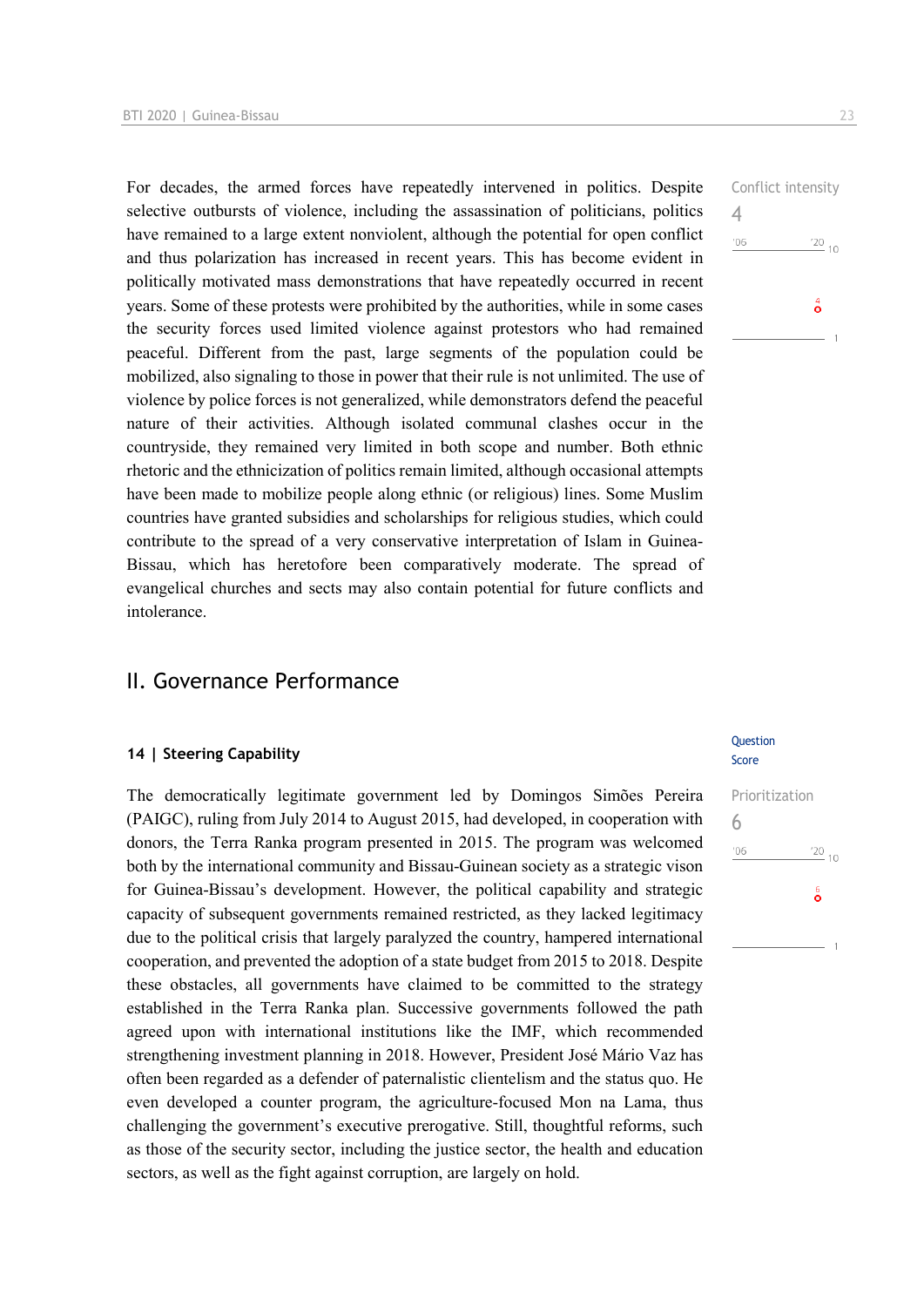The government of Domingos Simões Pereira, ruling the country until August 2015, was well underway to implementing its own policies and needed reforms. The government's good performance was rewarded at an international donors' round table in Brussels in March 2015, where high financial pledges were made to support the Terra Ranka program. In collaboration with the EU, the government articulated a plan for achieving mid- and long-term goals, which would benefit from the support of donor countries and institutions. Subsequent power games, political instability and paralysis, driven by the president, resulted in a decline of political will and thrust, and eventually in the non-resumption of cooperation by the EU, suspended since 2012 (except for cooperation programs with civil society), for example. Nonetheless, policies as agreed upon with international institutions continued to be implemented – and this at least partially applies to the Terra Ranka program. Much will depend on the general elections in 2019 that may serve as a new starting point for further reform policies.

Since 2015, much of the euphoria and the ability to adapt to and take advantage of developmental opportunities, inherent to a political situation widely regarded as an awakening after years of transitional rule, have vanished. In the reporting period, Guinea-Bissau's governments have shown little innovation and flexibility. Internally, they often followed old routines, paid little attention to effective monitoring and evaluation of their politics, and have not engaged in best practices. Cooperation with international institutions and regular evaluations/reviews as part of the IMF's extended credit facility arrangement continued. This shows how international cooperation contributed to the adoption of new financial and macroeconomic measures and perspectives, despite the prevailing, internal political conflict. At the same time, past governments allowed democratic norms to come under increasing pressure.

#### **15 | Resource Efficiency**

Government administrative personnel are used efficiently to a limited extent. Many civil servants earn very little. Often, they are not paid on time. This leads to a low quality of services while, in comparison to the services offered, parts of the bureaucracy are bloated. In the past, "phantom officials" have been reported that were paid, but had already left service, were retired or deceased. Repeatedly, public servants are appointed (and dismissed) for political or clientelist reasons. Recruiting procedures often lack transparency. Depending on grants and loans (lending was \$65 million in 2017), as well as on revenues from the exportation of cash crops, the government budget (in 2017, -2% of GDP) has continuously been in deficit in recent years. Given enhanced revenue mobilization and expenditure control, the country's public debt position has continued to improve (debt to GDP amounted to 28.1% in late 2017, the fiscal deficit was -1.5%), according to the IMF in 2018. Debt management has been bolstered, and negotiations over remaining legacy arrears with

|     | Policy learning |    |
|-----|-----------------|----|
| 5   |                 |    |
| '06 | '20             | 10 |
|     | $\frac{5}{9}$   |    |
|     |                 |    |
|     |                 |    |

| $\frac{20}{10}$ 10 |
|--------------------|
|                    |
| á                  |
|                    |
|                    |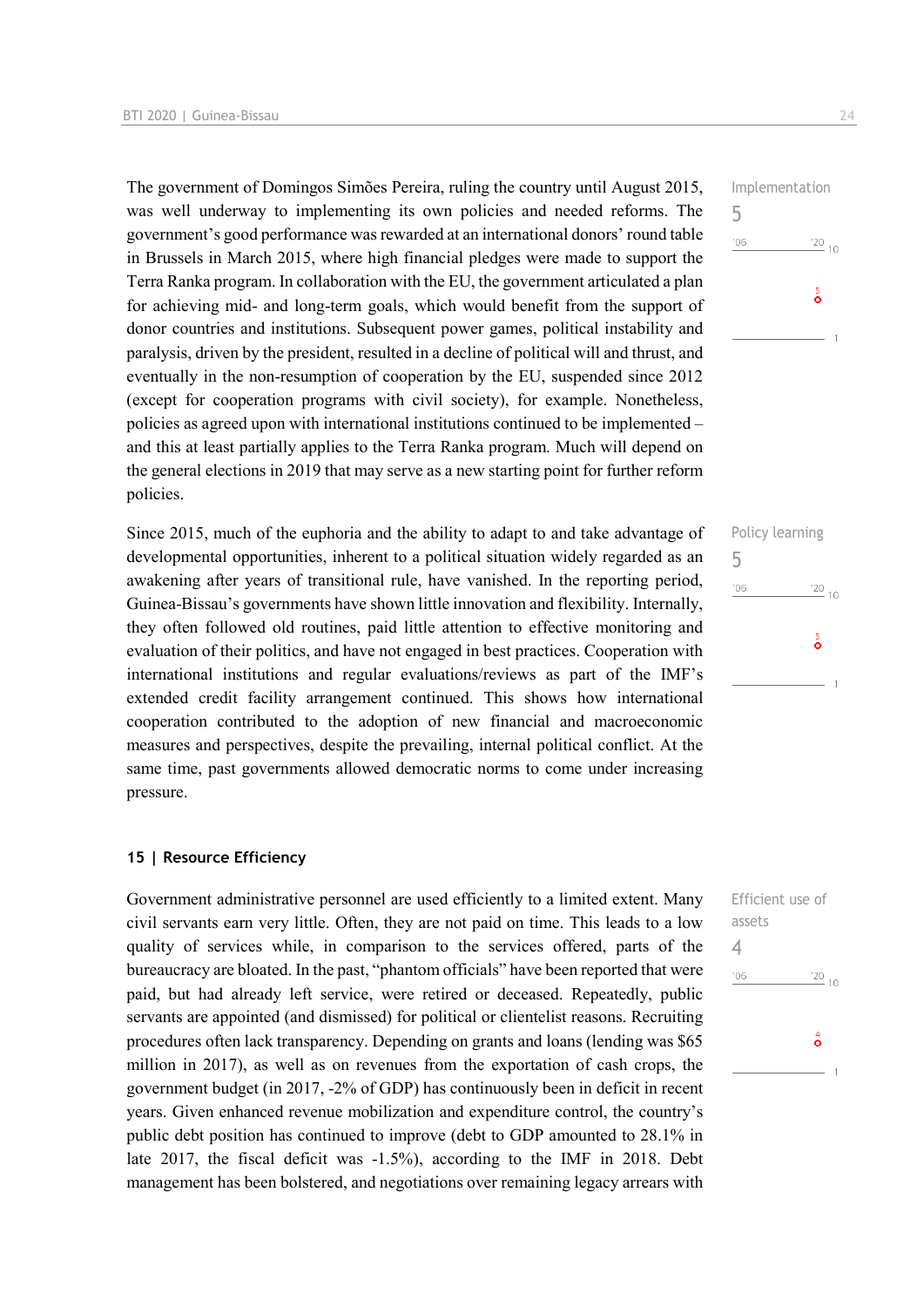external creditors (\$44.5 million, i.e., 3.3% of GDP) continued. Debt has been manageable since Guinea-Bissau reached the completion point under the Heavily Indebted Poor Countries (HIPC) initiative, with \$1.2 billion in debt cancelled by the IMF and the World Bank in 2010. Auditing has improved in recent years but remains deficient. Budget planning has also become more transparent although past budgets were not formally approved by parliament due to the crisis. Deviations of actual expenditures from planned ones are moderate. Nevertheless, public administration remains largely ineffective, especially in the country's interior – which is also due to lack of decentralization and local self-government. There have been ongoing discussions on reforming and modernizing the public administration, notably concerning decentralization.

Both vertical and horizontal coordination within state administration are limited and so is the trade-off between different policy goals. Further, there are few or no consequences for failing to deliver results. Often, responsibilities within various parts of the public administration are not defined in transparent ways. Also, coordination with many sectors is a mix of hierarchical bureaucracies, usually highly centralized, informal and personalized, as, for instance, in the security forces. Policies are rarely, if at all, implemented in a coherent fashion. This concerns education, health, and security policies. For instance, the police and the military repeatedly reveal conflicting interests and partly see each other as competitors. Concerning the armed forces, policies have not been congruent, oscillating between the recruitment of new, young soldiers, on the one hand, and the intention to downsize the oversized, overage officers' corps (by introducing a long retirement scheme, discussed internationally for more than a decade) and to consolidate the military budget, on the other.

Anti-corruption laws exist but were rarely respected during the period under review. An independent audit court was established in 1992, but has been inactive due to a lack of funding for most of its existence. Only in 2015 did the court produce a report in which it critically assessed government spending for 2009 to 2010. In 2018, it released reports about several public companies. Although a national public procurement agency (Agência Nacional em Aquisições, ANAP) has existed since 2012, the implemented public procurement system is not transparent and documents are not accessible to the public and the media. According to the World Bank, ANAP intends to centralize processes and competes with the Procurement Directorate (responsible for controlling) which wants to decentralize procurement. Although, in recent years, both the president and various administrations have expressed their commitment to effectively fighting corruption, results have been meager: in September 2017, the government blocked the salaries of about 4,000 "phantom" civil servants. President Vaz dismissed in 2015 the attorney general known for his impartial fight against corruption. Sometimes, politicians reveal conflicting interests between the political positions they hold and their private businesses, and often they are not held accountable. Officials have not disclosed their personal finances before the Audit Court, as demanded by law, and the court is not authorized to impose

Policy coordination 3  $06'$  $\frac{20}{10}$ å

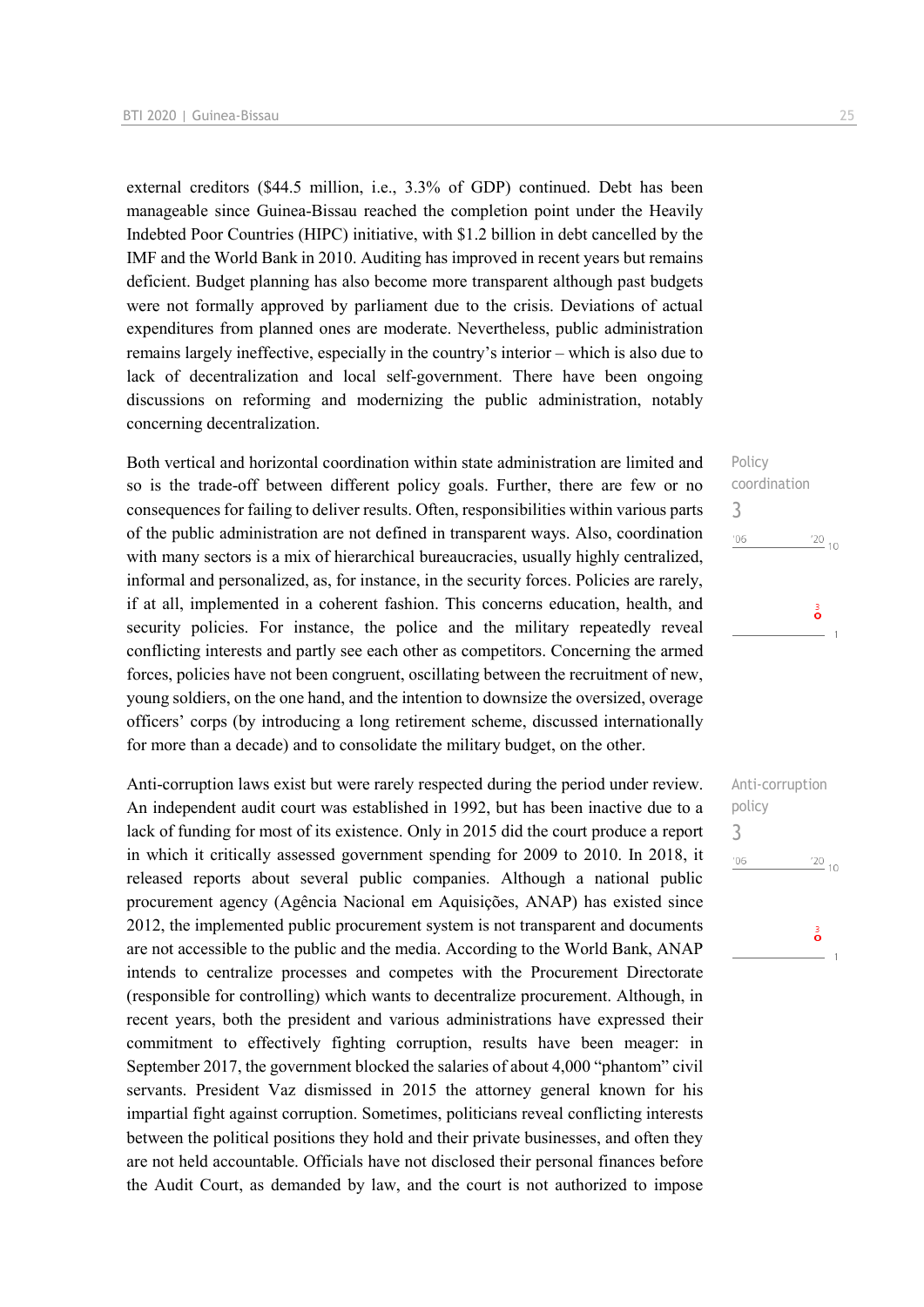sanctions. Since 1991, a legal framework exists that regulates the financing of political parties. However, in practice, since the first multiparty elections in 1994, parties have not received any of the foreseen subsidies. They have neither reported expenditures to the Supreme Court, nor have they released and submitted any financial status reports as required by law. Individuals supposedly involved in drugtrafficking and other illicit activities carry on with impunity, suggesting incapacity, intimidation, and corruption within the responsible government bodies.

#### **16 | Consensus-Building**

While all major political actors (e.g., parties, leading government officials) and other stakeholders in society (e.g., civil society, entrepreneurs and intellectuals) support democracy and a capitalist market economy in principle, there are differing interpretations of democracy. Some politicians conceive of democracy in a rather patriarchal and clientelist fashion; others regard it as an all-or-nothing affair. While some may consider it as a self-service institution, others highlight the consensus character of democracy. Still others advocate for the model of democracy attributed to the Global North. Many Bissau-Guineans complain that democracy has not improved their lives. However, while most Bissau-Guineans verbally complain about corruption as something undemocratic, they nonetheless often take part in corrupt practices.

Similar observations can be made with regard to the market economy. Major actors agree on the surface, but beneath that disagreement exists. Some elder Bissau-Guineans remember socialist times as negative, with a lack of basic consumer goods. At the same time, they bemoan the decline of social cohesion and the advent of capitalist egoism and the lack of financial means to afford many of the products available on the market. Experiences with economic liberalization since the 1980s are thus mixed, as many were excluded from the blessings of the open market economy.

In Guinea-Bissau, various definitions and imaginings of democracy exist. Key actors openly arguing against democracy could not be identified in the reporting period. Instead, politicians often reveal attitudes and traits that could be characterized as antidemocratic, although they take actions as if doing so based on democratic grounds. Sometimes, politicians from different backgrounds accuse each other of engaging in antidemocratic behavior, transforming "anti-democratic" into a category of mutual accusation. Even members of the military, which has in past decades repeatedly intervened in politics, often presented themselves as "democratic" as they claimed to defend the country's independence, the people's interests, and the ideals of the independence war against colonial rule. However, it appears that in recent years the conviction has grown among members of the military that direct interventions in politics may not serve their best interests. Reform-oriented politicians, in collaboration with the international community, have contributed to restraining anti-

 $'20_{10}$ 

 $\frac{6}{9}$ 

Consensus on goals

6

 $106$ 

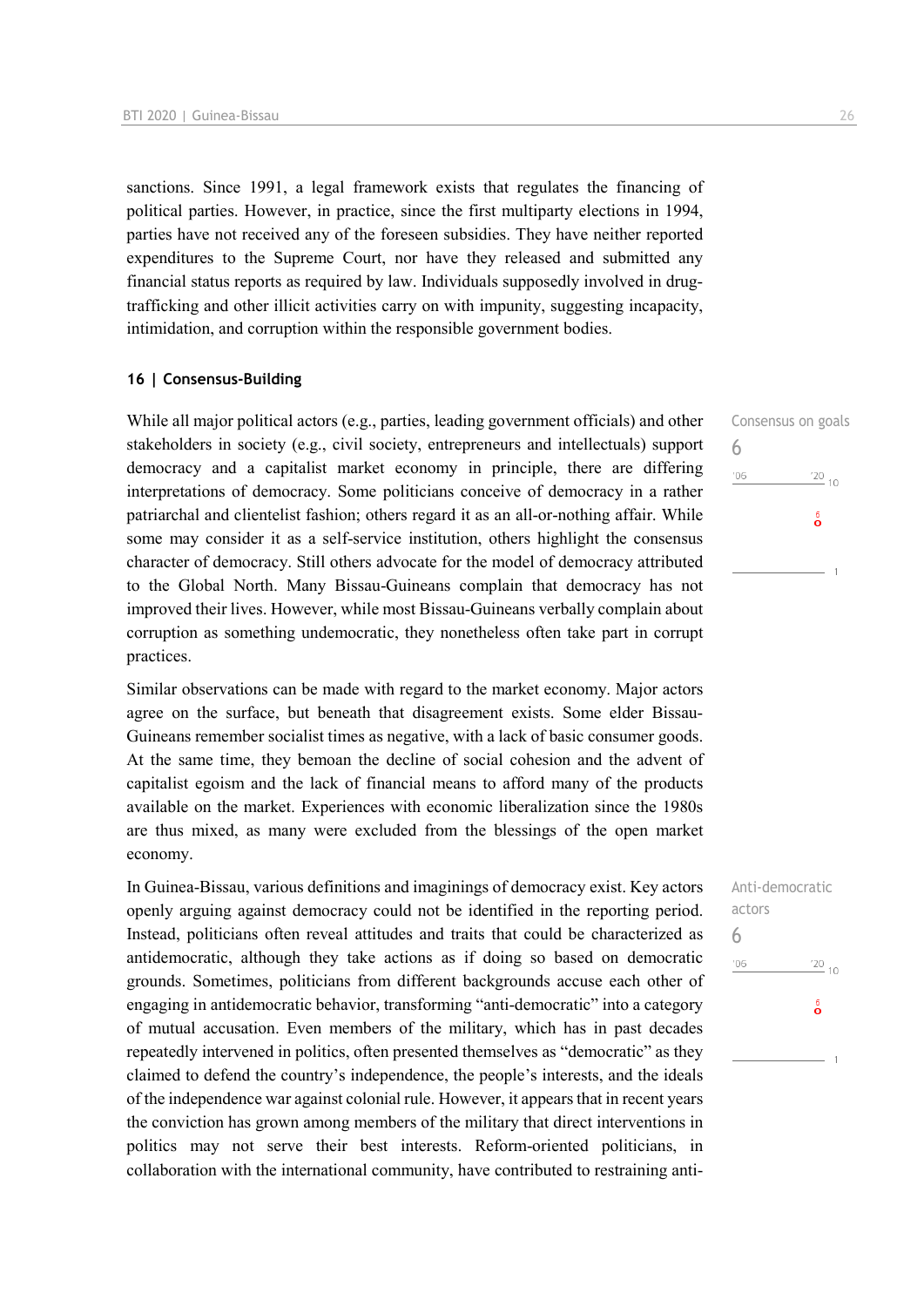democratic sentiments in the armed forces – although other politicians may continue to manipulate army factions. Often, citizens complain that they feel excluded from political participation. This holds especially true for people in the country's interior, as, to date, no form of democratically elected, autonomous, local self-government exists as part of the state structures.

Currently, the main political cleavages in Guinea-Bissau separate forces that are often considered "reformers" – embodied by the PAIGC under the leadership of former Prime Minister Domingos Simões Pereira and allied parties – and those who support President Vaz and his political supporters, such as the PRS and MADEM-G15. Yet, despite deep differences, political actors – also pressured by international actors – have found peaceful ways to resolve their differences and come to a political solution. As the country is very small and generally very poor, social segregation is not very pronounced. Ethnic and religious cleavages exist, but are not prominent to such an extent that Guinea-Bissau could be described as an ethnically or religiously divided country. In sharp contrast, national cohesion across ethnic and religious boundaries is repeatedly pronounced, both by politicians and the general public, and this contributed to depolarizing differences. Nevertheless, some politicians have repeatedly made appeals, especially during election campaigns, meant to mobilize voters on ethnic and/or religious grounds.

In addition, local cleavages and their management appears to be largely disconnected from the political arena in Bissau, and in the arena of religious and civil society actors. The activities of the Forum di Paz reveal many examples of successful civil society engagement in the management of these local conflicts.

Civil society in Guinea-Bissau is able to participate in political processes to a limited degree and concentrated in a restricted number of political fields. At present, the space for dialog between the state and citizens continues to be highly centralized. This is also due to the fact that the government in general does not possess a vision or strategy that would allow for the coordination of actions between the state and civil society. Nevertheless, collaboration between the state and civil society has improved in past decades. In specific political fields, government departments have worked together with civil society, international organizations, and members of parliament in working groups. Yet, the government has not invited civil society organizations to codevelop policies or to participate in top-level decision-making processes. However, human rights groups in particular are firmly established and collaborate with international partners, non-governmental organizations and foreign donor institutions (the UN, the EU, foreign governments/embassies, etc.). In recent decades, journalists have increasingly gained ground and – despite financial constraints and political pressures –attempted to fulfill their role as the fourth estate, although the government is not particularly supportive of the press. Intellectuals – some of whom simultaneously play important roles in civil society organizations – frequently comment on political issues in local media and some, via their work with international organizations, contribute to politics by writing technical reports and assessments.

Cleavage / conflict management 6  $106$  $\frac{20}{10}$  $\delta$ 

Civil society participation 5 $106$  $\frac{20}{10}$  $\frac{5}{9}$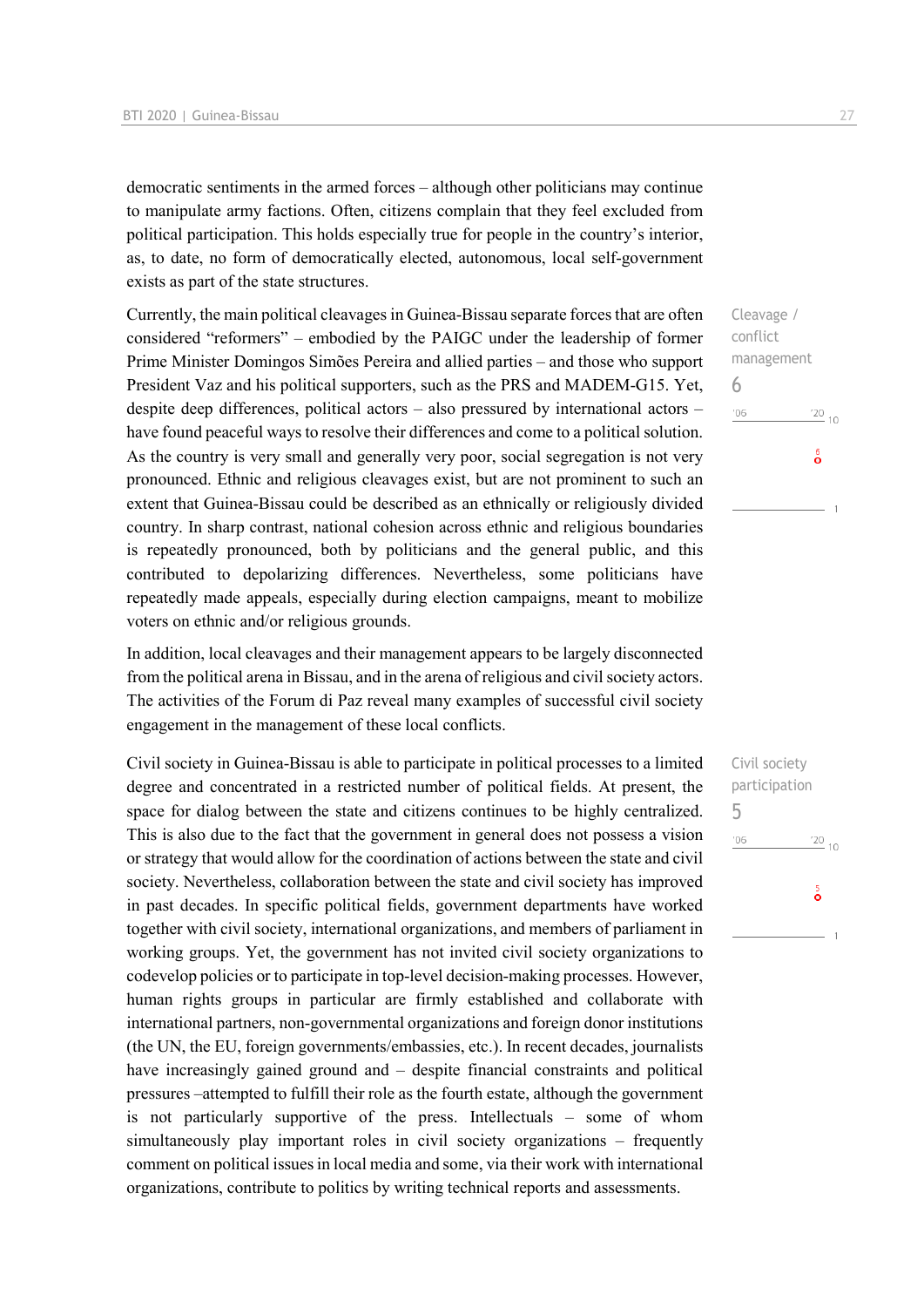Since independence, various governments and heads of state, as well as the military, have committed serious human rights violations against citizens, which includes military coups, the civil war, executions, assassinations and the disappearance of political key actors. Since the end of the military conflict in 1999, both national and international actors have repeatedly raised the issue of implementing a reconciliation process. However, results have been meager. A dialog process known as Estados Gerais para a Guiné-Bissau, advocated by civil society in 2006 to 2007, was discontinued. A bottom-up reconciliation process initiated by the United Nations Integrated Peacebuilding Office in Guinea-Bissau (UNIOGBIS) in 2010 was not completed: although some regional conferences were held, the national conference planned for 2011 did not take place. The establishment of a truth and reconciliation commission has never been seriously pursued. The deaths of President João Bernardo "Nino" Vieira and General Chief of Staff Batista Tagme Na Waie in 2009, as well as of the politicians, Helder Proença and Baciro Dabó, in 2012, inter alia, have never been properly investigated by the judiciary; nor have any charges been filed. Instead, proceedings in the cases of Vieira and Na Waie were conducted behind closed doors, presumably because prosecutors had been subject to threats or intimidation. Instead of coming to terms with the past, silence on these sensitive issues and impunity prevail.

# Reconciliation  $\frac{20}{10}$  $106$  $\overset{4}{\circ}$

4

#### **17 | International Cooperation**

Guinea-Bissau has made use of international assistance since independence. Projects have involved both technical and personal cooperation. After independence, the country followed a socialist development agenda, encompassing nationalization to build a state-centered economy. To this end, the government received assistance from socialist, non-aligned and capitalist countries. After the shortcomings of this system became evident, Guinea-Bissau opted for structural adjustment and economic liberalization in the 1980s, as recommended by the World Bank. To date, the leadership accepts external advice regarding domestic realities; in the past two decades, it has adopted several strategies (Poverty Reduction Strategy Papers and  $2005 - 2011$  and  $2011 - 2015$ , the Istanbul Program of Action for the Least Developed Countries for the Decade 2011 – 2020, etc.), albeit with mixed results. With the help of donors, the government integrated in 2015 its own visions and recommendations by external actors into the long-term strategy document Terra Ranka (which is as of this writing in a dormant state). This roadmap ties in with previous poverty reduction strategies and covers the years 2015 to 2025. It focuses on development in various areas (e.g., the economy, public administration, social and ecological development, security, agriculture, health, education, infrastructure, tourism) and has been endorsed by various governments since being implemented. Various projects, as listed in the operational plan (first phase:  $2015 - 2020$ ), have already been implemented or prepared. Yet, inconsistencies prevail among many of Guinea-Bissau's politicians and officials, as many of them still focus on short-term

Effective use of support 6 $\frac{20}{10}$  $-06$  $\delta$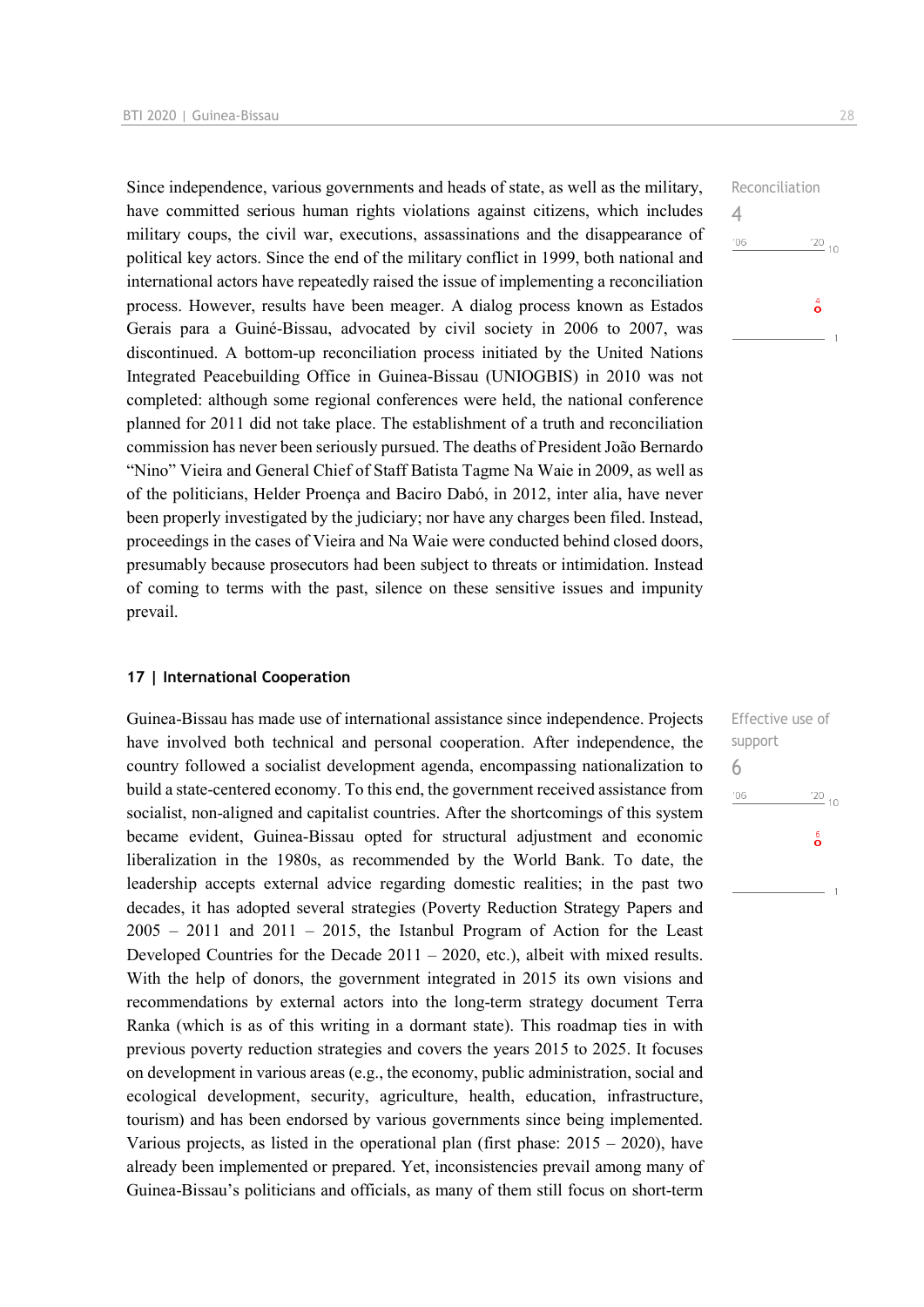rent-seeking. In addition, the capacity of the country's authorities to devise strategies and roadmaps with autonomy remains limited.

As a consequence of the protracted political conflict that lasted from late-2015 until early-2018 and paralyzed much of the political process, confidence in the acting governments, which already had only limited recognition both nationally and internationally, has eroded even further. The government of Aristides Gomes, in power since April 2018, was primarily tasked with organizing fresh elections in order to overcome the political impasse. Despite these domestic conflicts, the governments worked closely together with international donor organizations, such as the IMF. The government legitimized by the 2019 general elections will have to demonstrate its commitment to fighting narco-trafficking and in bringing an end to long-lasting impunity from prosecution for corruption and thereby demonstrate its credibility and reliability.

Guinea-Bissau closely cooperates with its neighboring countries. Since 1975, it has been a member of the Economic Community of West African States (ECOWAS), which unites most West African countries. Guinea-Bissau joined the West African Economic and Monetary Union (WAEMU) in 1997, of which Senegal is also a member. Together with its neighbors, Senegal, Gambia and Guinea, it is a member of the Organisation pour la Mise en Valeur du fleuve Gambie (OMVG). Along with Cape Verde – to which it has historical ties as both countries were colonized by Portugal – it is a member of the Community of Portuguese Language Countries (CPLP). Together with Senegal and Guinea, it is member of the Organisation Internationale de la Francophonie (OIF).

Although historically intimately connected to its neighboring countries, relationships with their (subsequent) heads of state have not always been positive. Sometimes, support for "rebel" movements in Senegal and Guinea and counterefforts by Guinea have caused friction.

However, for most of history and especially during the period under review, Guinea-Bissau maintained a good relationship with Guinea for historical reasons: Guinea's first head of state, Ahmed Sékou Touré, supported the PAIGC's struggle for liberation struggle in the 1960s and 1970s. Since 2017, however, the relationship has become tense, after leading politicians accused Guinean President Alpha Condé of partiality, while blaming ECOWAS for interference in the political crisis. The relationship to Senegal – an important trading partner – has been good, although some politicians and segments of the population accuse Senegal of attempting to keep Guinea-Bissau politically and economically dependent.

Regional cooperation 6 $-06$  $\frac{20}{10}$  $\frac{6}{2}$